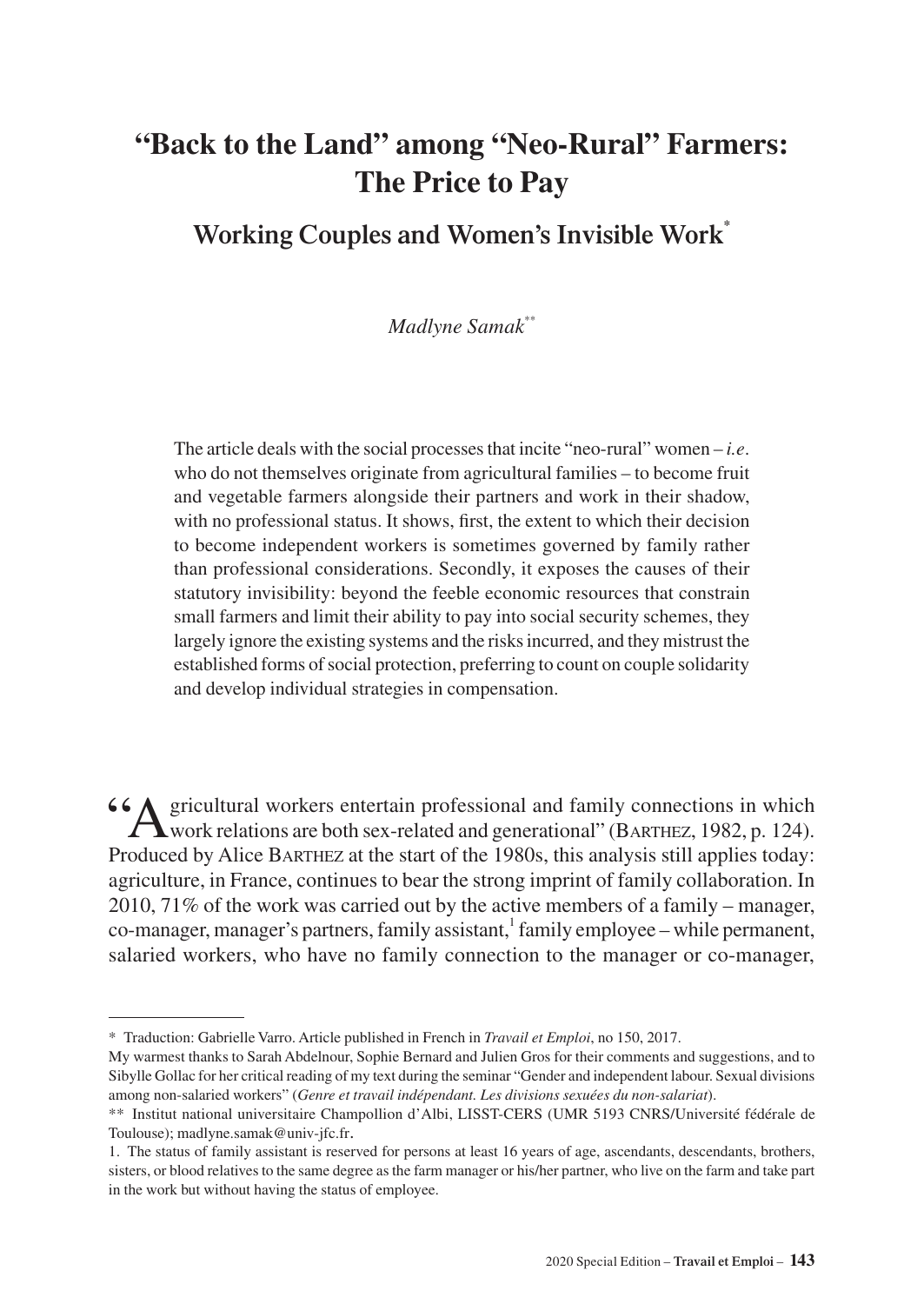represented 17%,<sup>2</sup> and seasonal workers 10% (LAISNEY, LERBOURG, 2012). Property and know-how are usually transmitted inside the family, another particularity of the agricultural sector, characterized by the permanence of family undertakings (Bessière *et al.*, 2008).

However, despite that stability in the organisation of labour, women's place and status in agricultural production have not remained static, and gender inequalities in the sector have diminished.

On the one hand, over the past thirty years, woman farmers' situation has considerably improved from the point of view of autonomy and professional recognition. Until the early 1980s, farmers' wives were not recognized as full-fledged workers, they were considered to be "helping the family": the work they did on the farm remained invisible and they had absolutely no professional or social security except as their husband's beneficiary. Their professional and matrimonial status were one and the same (Lagrave, 1988; Caniou, Lagrave, 1988), and their social entitlements, especially as regards retirement, non-existent.<sup>3</sup> Since then, legislative changes have slowly but surely brought about the recognition of female farmers' work. In the first place, the agricultural law of July 4th, 1980, created the status of co-manager, which theoretically allowed women to have the same rights and responsibilities as their husbands. Though, in practice, few women accessed that status, the creation in 1985 of Private, Limited Liability Farming Companies – (*Exploitations agricoles à responsabilité limitée*, EARL), which allowed a husband and wife to be the sole partners of a company, $4$  was followed by an increase in the number of female co-managers.<sup>5</sup> In 2010 in France, women's share in the manager and co-manager categories amounted to 27%, as against 8% in 1970 (LAISNEY, LERBOURG, 2012). Today, there are more woman managers or co-managers (42.6% in 2007) than wives working on the farm with or without an official status  $(34.4\%)$  (BISAULT, 2009). Lastly, the agricultural law of 1999, by introducing the status of "collaborative spouse" (which replaced "spouse participating in the farm-work") $^6$  also permitted a professional recognition of women's work, at the same time as it increased their social benefits.<sup>7</sup> This status gives them the possibility of being eligible for a proportional pension and insured in case of a labour injury. True, the law does not give the woman a voice in decisions concerning the farm, where she is "put on the index", *i.e*. excluded (Caniou, Lagrave, 1988) – woman farmers' rights are only derivative (they remain their husbands' beneficiaries and are therefore inactive

<sup>2.</sup> Seasonal labour is measured according to the number of yearly work units (*unités de travail annuel*, UTA), not the number of active workers.

<sup>3.</sup> For an historical analysis of the specific case of female agricultural employees, see Escudier, 2017.

<sup>4.</sup> As opposed to the Agricultural Groups of Joint Farming (*groupements agricoles d'exploitation en commun*, GAEC).

<sup>5.</sup> "Developing corporate forms and their corollary, managerial positions, gives woman farmers the opportunity to access positions of responsibility. Mothers become their sons' partners in Agricultural Groups of Joint Farming, and wives become their husbands' associates in private, Limited Liability Farming Companies (*exploitations agricoles à responsabilité limitée*, EARL)" (BISAULT, 2009, p. 1).

<sup>6.</sup> Before the creation of the status of collaborative spouse, the status of spouse participating in the farm-work was part of the agricultural law of 1980; it meant the person was entitled to a fixed amount of pension upon retirement.

<sup>7.</sup> Since 2005, this status is available to persons united by a Civil Solidarity Pact (*pacte civil de solidarité*, PACS).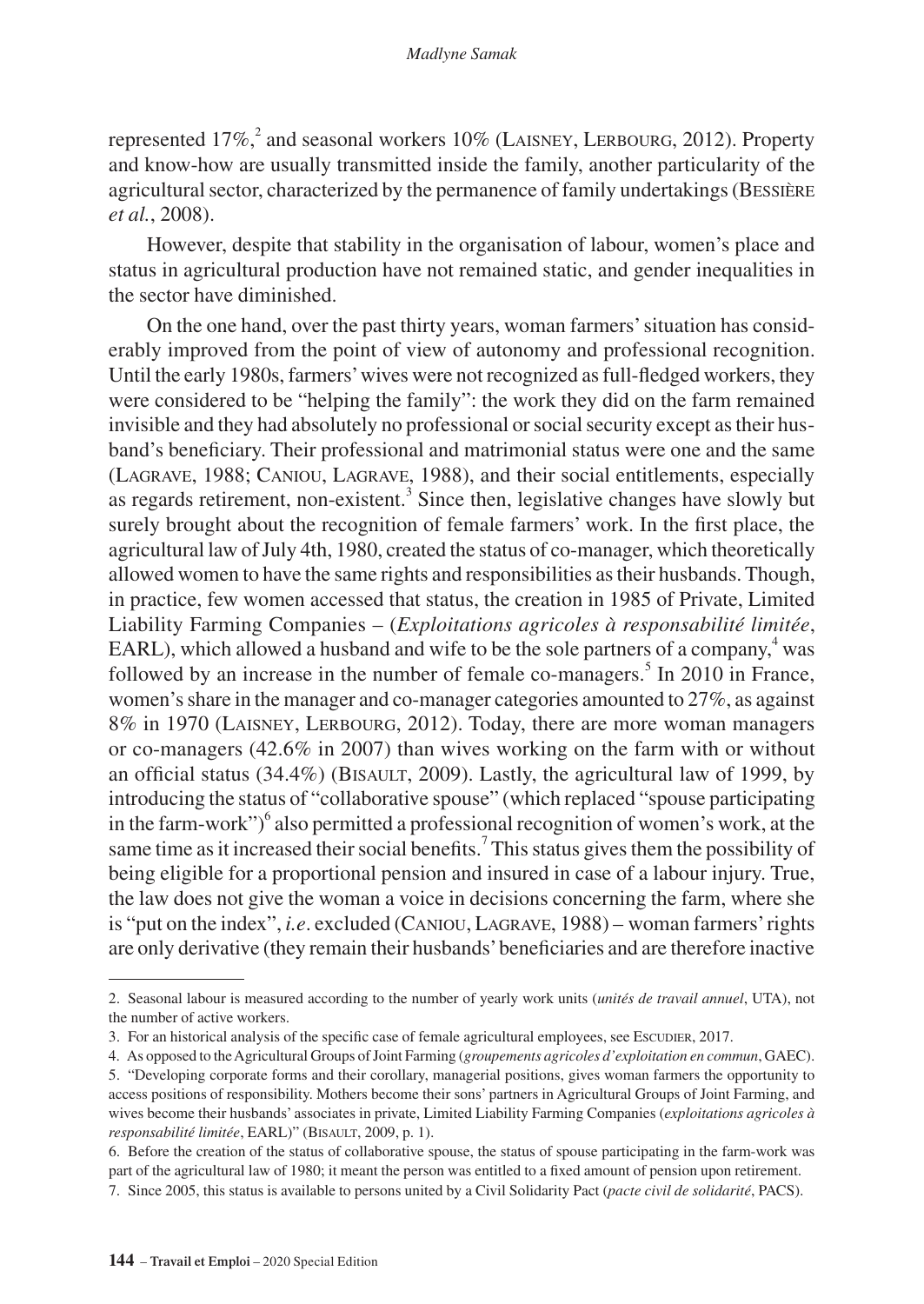from the point of view of labour law) – but it did diminish the number of wives working on a farm with no status at all.<sup>8</sup>

Since the 1980s, though agricultural labour remains family-connected, an ever-growing number of farmers' partners have chosen to enter the labour market as employees. According to the *Employment* survey (*enquête Emploi* 2000), only 43.4% of farm managers' wives declared they were "active" farmers, *i.e.* eleven points less than ten years earlier (GIRAUD, RÉMY, 2008, p. 30). As to the agricultural census, in 2010 it revealed that nearly three-quarters of wives under 40 do not work on their husband's farm (LAISNEY, LERBOURG, 2012). Clearly, the conjugal farm model is on the decline (DUFOUR, GIRAUD, 2012). But though man-woman parity is not an option in agriculture (RATTIN, 2006), it is nevertheless undeniable that farmers' wives, by working more – and more often – away from the farm, or by accessing co-manager status, have gained in independence and professional recognition over the past thirty years.

That strong trend nevertheless conceals places where farmers' wives continue to model their professional activity on their partner's, and to be active without any professional visibility. The survey carried out among organic fruit and vegetable producers in the Alpes-Maritimes Region revealed this totally different reality. For most of the male and female farmers interviewed (Box 1), a working couple remains the norm, and the die-hard notion that agriculture is a "conjugal activity" (*métier de couple*) (Barthez, 1982) is even more striking among "neo-rurals", *i.e.* farmers who do not themselves originate from farming families but have created their agricultural activity *ex nihilo*. This result is not surprising when replaced in its sectorial context – compared to other sectors, market gardening is largely an activity carried out by a couple (Dufour, Giraud, 2012) – but it is more surprising if one takes these farmers' social characteristics into account. For, though one might expect these "neo-rural" woman farmers, who are mainly middle- or upper-class, highly educated urbanites (Box 2), to reinvent gender norms in agriculture, it turns out, on the contrary, that, in this group, not only are the near-totality of the farms run by a couple, but the invisibility of the woman's work is due to the fact that, officially, it goes undeclared. In this article, we propose to present and explain these paradoxical results, and more precisely, attempt to grasp the social logics that lead these women to become farmers alongside their partners and work in their shadow, with no professional status. Gender inequalities at work among "neo-rurals" (farmers, artisans) have been pointed out in other research (Léger, Hervieu-Léger, 1979; Bajard, 2014), but rarely explored under the angle of their production and reproduction. The aim of this text is thus to underscore the fragility of women's professional achievements, by showing to what extent, and why, certain social groups of farmers remain impervious to women's work and in fact tend to reproduce gender inequalities in their own professional activity.

<sup>8.</sup> In 2007, they still amounted to 21.3% of the women active in agriculture (BISAULT, 2009).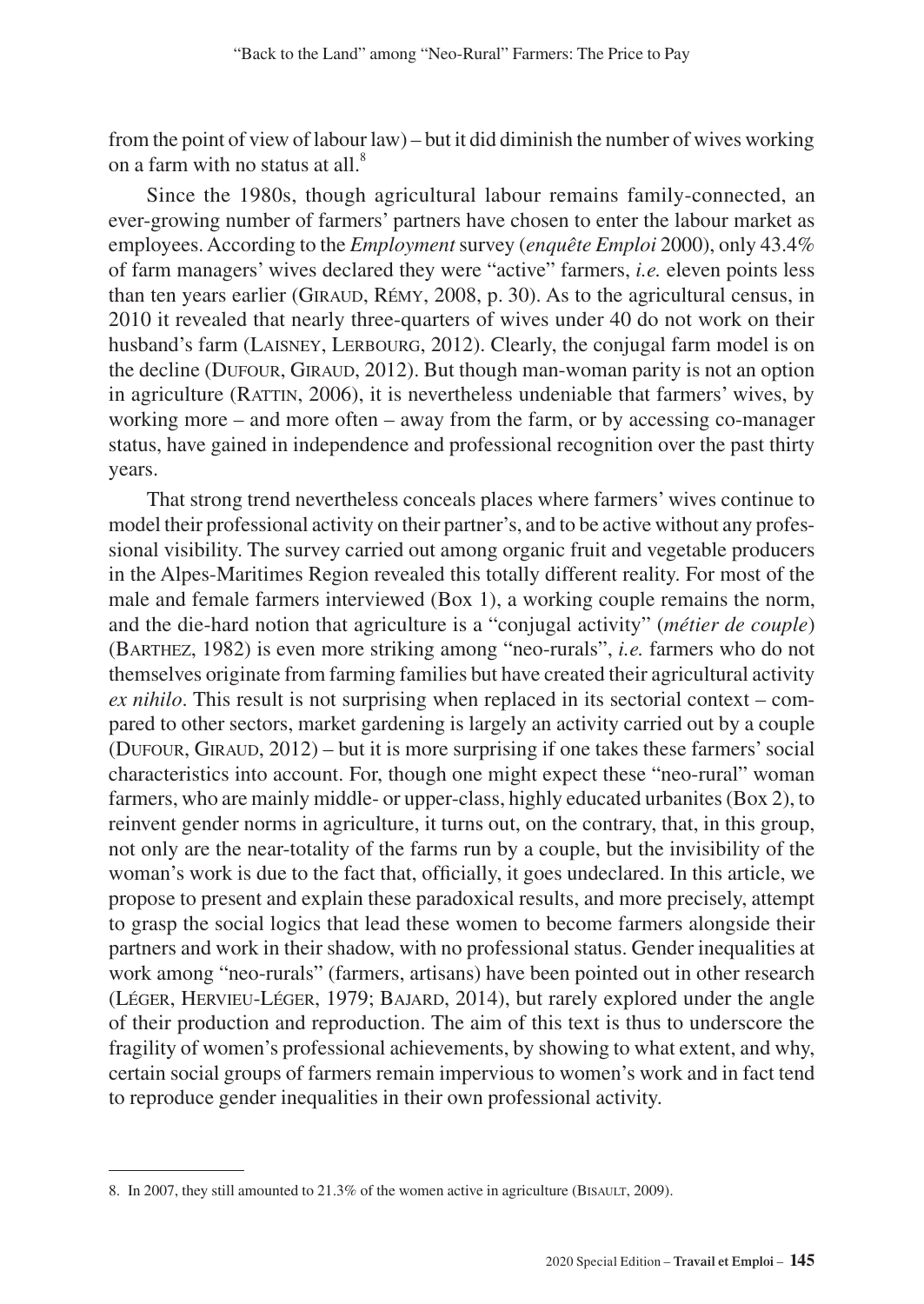#### Box 1

#### **A Survey of Organic Vegetable Farmers in the Alpes-Maritimes Region**

The data presented in this article stem from a study of organic market gardeners in the Alpes-Maritimes Region carried out between 2009 and 2012 as part of a doctoral dissertation. Aside from several corpora of administrative archives and the secondary analysis of a statistical survey, our study rests mainly on *ca*. sixty semi-structured interviews and the observation of a variety of collective situations, such as sessions of professional training and information bearing on "converting" to organic farming, or periods of commercial activity – selling on the market, or distributing vegetables in Associations to Promote Natural Farming (*Associations pour le maintien d'une agriculture paysanne*, AMAP). The interviews, principally carried out in the person's home, were often accompanied by a visit to the farm and occasional participation in the farm-work, whereby I was able to both observe the workplace and learn how things are actually done.

Born in the early 1960s in some of the region's fruit and vegetable farms, organic cultivation first developed notably in the 1990s, then experienced a second period of growth towards the end of the noughties: 181 farms received the "organic farming" (*agriculture biologique*) label in 2012. In 2011, market gardening was the main specialty of organic farmers (45% *vs*. 34.3% of all the farms in the region), well ahead of olive growing, fruit production and dairy farming (goatmilk). Though the small numbers of certified organic farmers do not allow for the exploitable agricultural statistics that would enable us to characterise the local organic agriculture with any precision, it is important to note that the twenty-two farms we visited during our survey represented a great variety of socioeconomic situations, from the micro-farm, measuring less than a hectare in an elevated mountain zone, to the 7-8 hectares estate in a valley, comprising large numbers of greenhouses near a densely populated area.

Gender relations at work were not initially at the heart of our research, but the data collected on the life-courses and professional status of the women and men we interviewed permitted us to grasp certain aspects. Though the invisibility of work in an agricultural context classically refers to the lack of professional recognition and the fragmentation of tasks women do (Lagrave, 1988), in this article we mainly consider it from a statutory point of view.

# **Women Becoming "Neo-Rural" Farmers: Between Professional Rupture and Family Project**

Our fieldwork confirms the notion that, in the domain of agriculture, labour is family-driven: of the twenty-two fruit and vegetable production units we visited (Box 2), fifteen were run *en famille* – the seven others were generally managed by a farmer – man or woman – working alone. In most cases, the family dimension was not the result of intergenerational relations, it was limited to the couple. There are several reasons for this: on the one hand, for *ca*. half of the persons interviewed, becoming a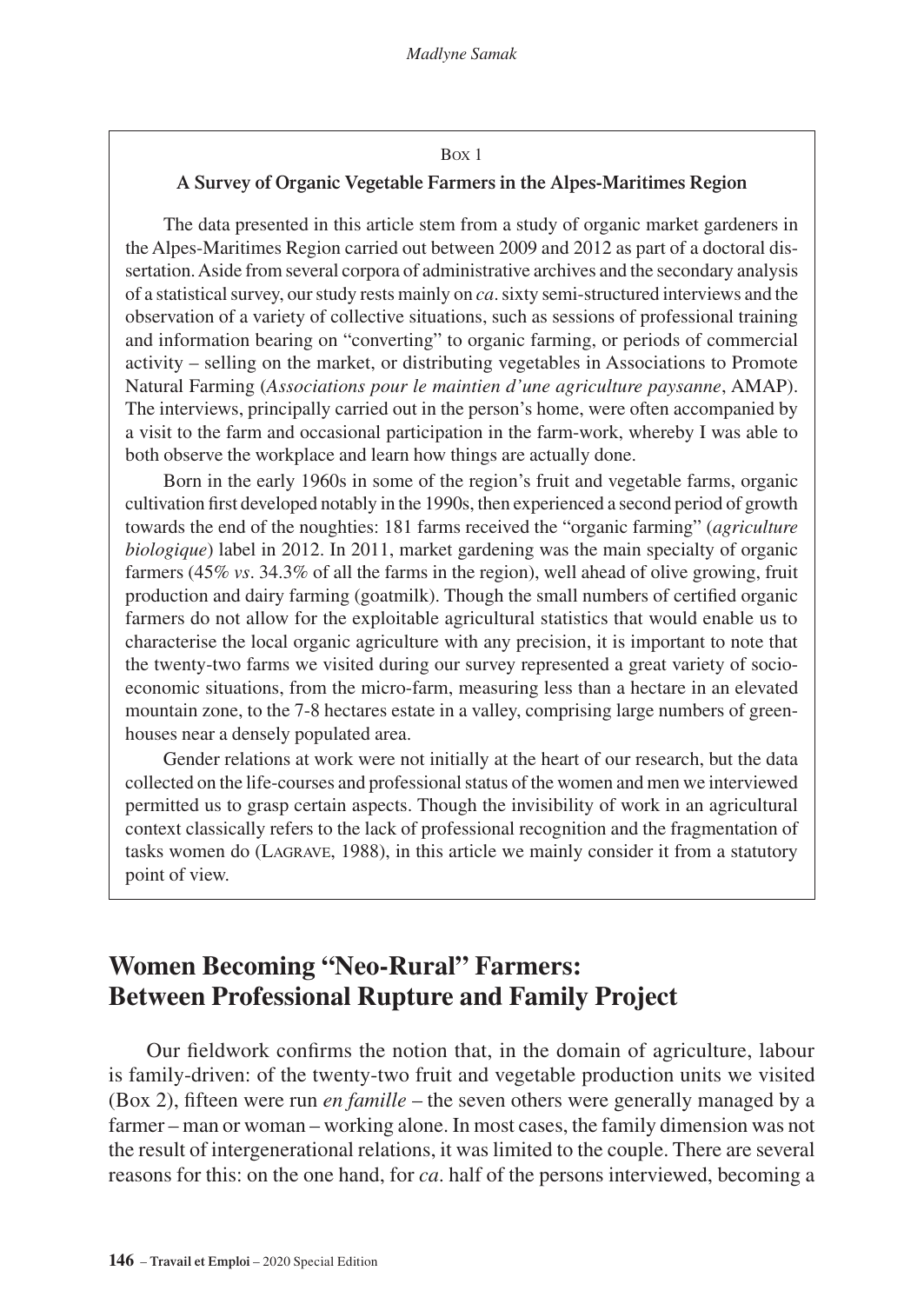farmer meant setting up a new farm: though their parents sometimes helped, they never participated physically or lastingly in the production process. On the other hand, at the time of the survey, the market gardeners who have taken over a family farm were

## Box 2 **The "Neo-Rural" Farmers of the Survey**

Of the twenty-two farms covered by the survey, ten belonged to farmers – men or women – who did not themselves originate from a farming family; they had become vegetable farmers after having worked in a non-agricultural sector for a more or less long period of time. The corpora presented here is composed of the interviews carried out with these "neo-rural" farmers.

I have chosen to leave the expression "neo-rural" between quotation marks in order to convey my scepticism concerning the popular image sparked by the notion. As Ivan Bruneau (2006) has shown, these farmers, though not themselves daughters or sons of farmers, are not as unfamiliar with the rural milieu as one might think. More specifically, within the framework of the survey, those men and women designated as "neo-rural" often possess a knowledge of or an experience in agriculture: some have relatives in the sector (grandparents, uncles, aunts), others trained in a vocational school to become professional gardeners.

In the diversified social space we analysed, "neo-rural" farmers occupy middle or low-ranking positions, typically in small or average-size farms high up in the mountains (where only a seasonal production is possible), and therefore more or less remote from the main consumer basins. They have a relatively high level of schooling in common. Of the eighteen individuals active on the "new" farms at the time of the survey, fourteen had a school leaving qualification with a diploma (*baccalauréat* level or a technical, vocational or farm-manager certificate). Among them, half had gone to university (in psychology, biology, English, economics) or been enrolled in a *classe préparatoire* (not all of them finished). Four farmers only have a vocational certificate: they are the oldest of the "neos" and also those who were the oldest when they launched their activity.

However, these "neo-rurals" do not make up a homogeneous social group. On the one hand, though fathers' professions reveal a predominance of individuals of middleclass extraction (six farmers had fathers in the intermediate professions, four came from families of independent workers), there were also four whose fathers were executives in a private firm, or teachers, and three whose fathers were workers or employees, their mothers generally home-makers. On the other hand, for those whose installation as farmers represented a career change, a variety of previous social situations are also notable: three of our interviewees had occupied intermediate positions; four farmers had been merchants or artisans (among whom three self-employed gardeners) and one a factory worker; four farmers had been previously employed, three as executives or teachers. Consequently, it is difficult to define a typical social position for these "neorural" agrobiologists (see the appendix for a detailed presentation of the farming couples interviewed).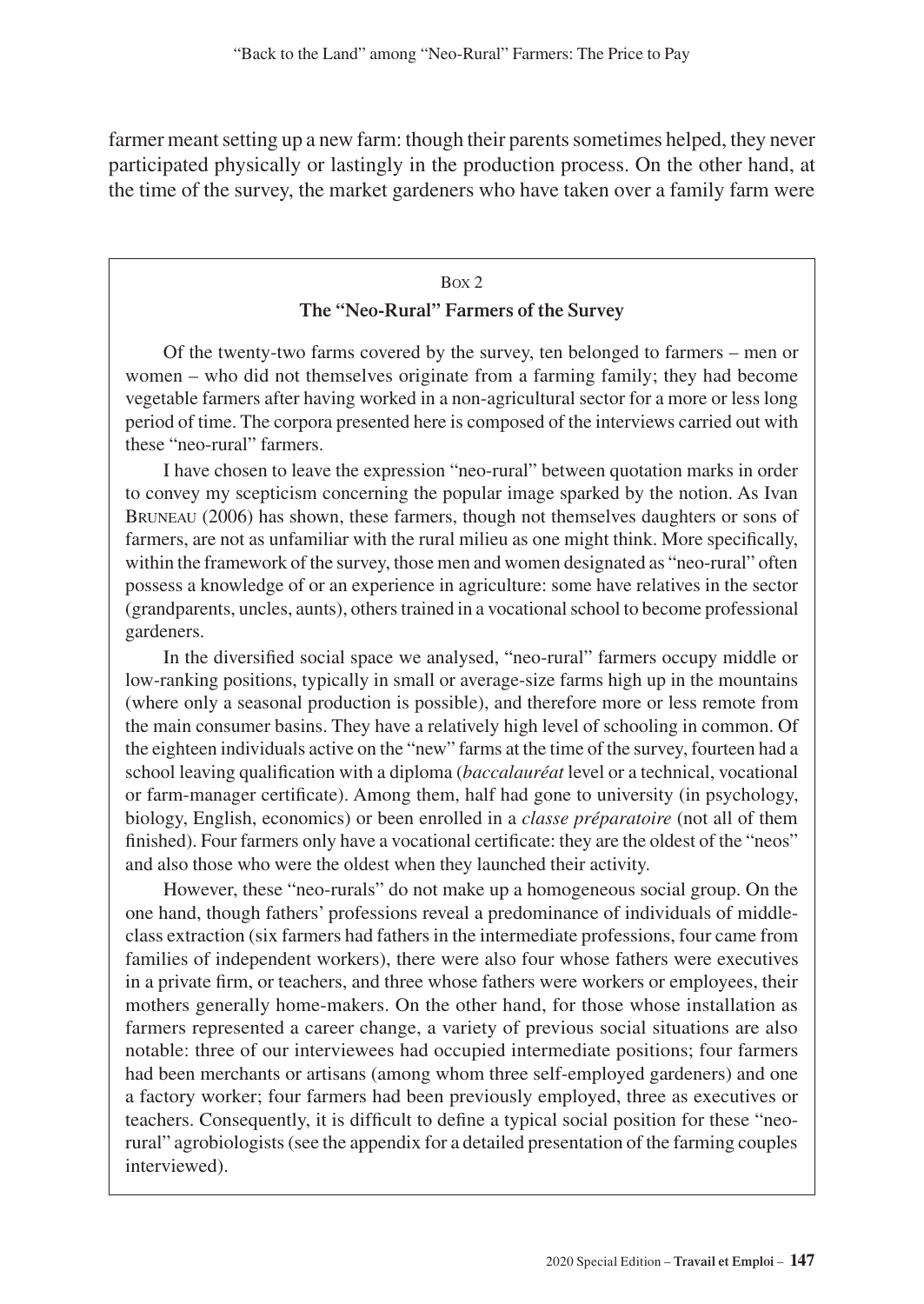on the average too old<sup>9</sup> for their parents or parents-in-law to still be on the farm – the latter being either too advanced in age, or already deceased. Lastly, when visiting those family farms, I did not observe that the sons and daughters of the farmers interviewed were working with their parents: they were away studying, or in jobs that had nothing to do with agriculture. In short, in our study, the conjugal farm model was clearly dominant. In fact, of the nineteen partners we encountered, $^{10}$  only four (all women) were employed outside the farm and did not regularly participate in the farm-work.<sup>11</sup> Aside from those four women, twelve partners worked full-time on the family farm and had no other professional activity; three (one man and two women) worked in a different sector of activity altogether, while contributing on a regular basis to work on the farm, intending to get more involved and, eventually, totally or partially, quit their salaried employment.

The result is hardly surprising if one considers the fact that farmers' wives generally work on fruit and vegetable farms (DUFOUR, GIRAUD, 2012), and on multifunction farms (LAISNEY, LERBOURG, 2012), where certain tasks still require considerable female attention (BESSIÈRE *et al.*, 2014).<sup>12</sup> But, in the light of our study, it can also be interpreted as a product of the deliberately conjugal nature of the "back to the land" movement or of build-a-new-farm projects. In fact, the conjugal farm model is even more popular among "neo-rurals". Of the ten "new" farms we visited during our survey, only one was managed by a single woman (Table), and another by a market gardener who was married but worked alone. The eight other farms were run – or would soon be run – by both members of the couple. A working couple would thus seem a necessary condition for setting up in agriculture. How then does accessing independence fit in with the professional farming trajectories of these men and women?

|                                            | « Neo-rural men<br>and women » | « Men and women<br>taking over a farm » |
|--------------------------------------------|--------------------------------|-----------------------------------------|
| Single                                     |                                |                                         |
| In a couple but working alone              |                                |                                         |
| Working as a couple (or planning to do so) |                                |                                         |
| <b>Total</b>                               |                                | 12                                      |

|  |  | TABLE - The Place of Conjugal Work on the Farms Covered by the Survey |  |  |
|--|--|-----------------------------------------------------------------------|--|--|
|--|--|-----------------------------------------------------------------------|--|--|

*Field*: Totality of farms covered by the survey. *Source*: Survey Samak, 2014.

<sup>9.</sup> The men and women farmers interviewed were on the average quite advanced in age, a fact that is linked to their demographic rather than their professional situation; due to urbanisation and the high rate of disillusionment with agriculture, the farmers in the Alps region were on the average 58 years old (Agreste, *Enquête sur la structure des exploitations 2005*).

<sup>10.</sup> Three women were single or divorced.

<sup>11.</sup> As in the case of the bakers studied by Isabelle Bertaux-Wiame (1982), women's refusal to enter the family business is all the more likely if they occupied a stable position before their husband created his enterprise.

<sup>12.</sup> Tasks such as milking or selling on the market imply very set and rigid schedules; it is difficult to find personnel to carry out such tasks for a salary.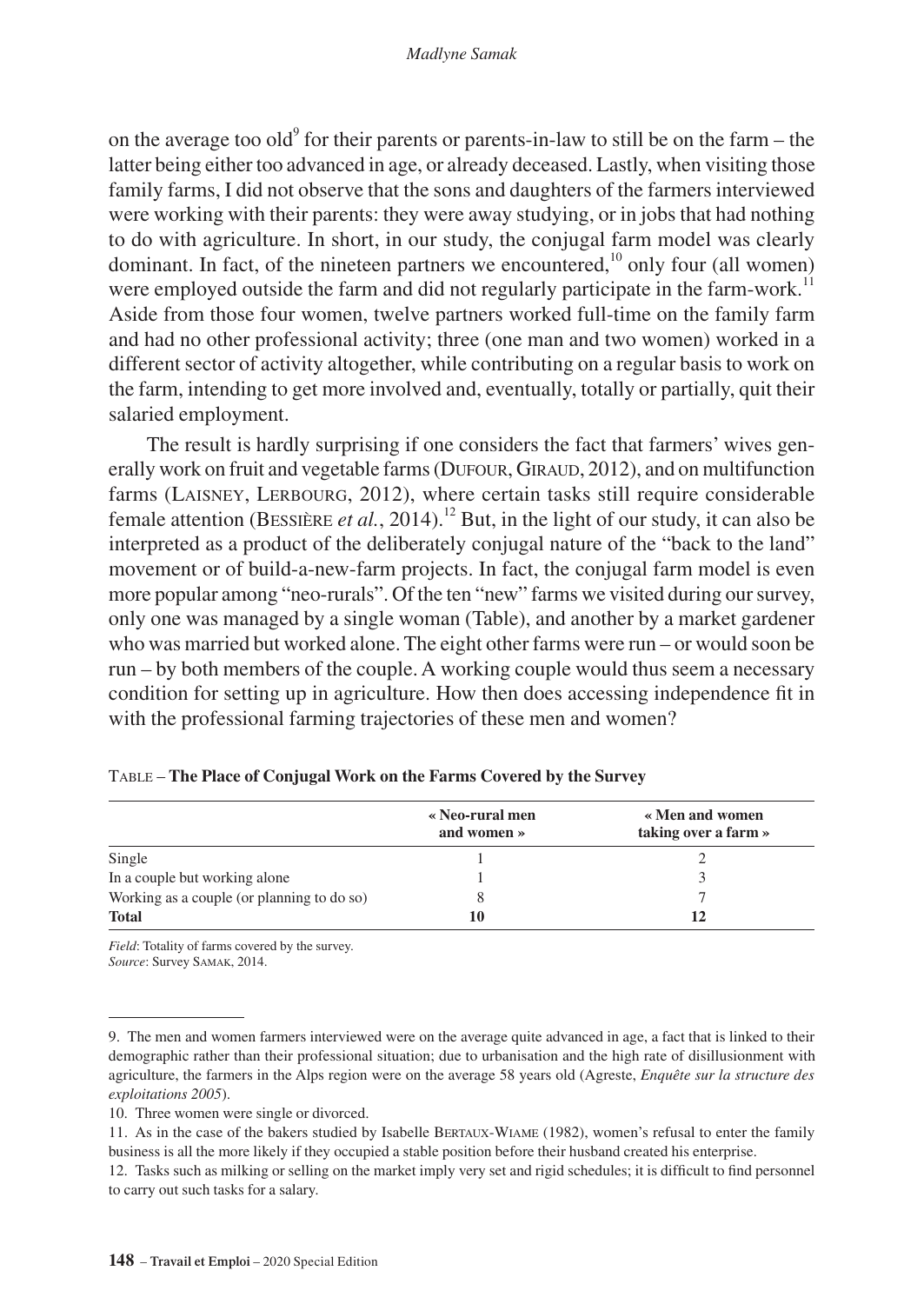### **"Neo-Rural" Farmers: From Rural Community to Professional Conversion**

Though the social and political motivations for setting up as "back to the land" adepts reveal a certain continuity – an alternative to urban living and salaried employment, and a rejection of the consumer society (Bruneau, 2006) – one is obliged to acknowledge that becoming a "neo-rural" farmer today is not exactly the same as twenty years ago.

During the 1980s and 1990s, a "neo-rural" installation did not reflect a true career conversion. It usually came in the wake of living in one of the rural communes that cropped up following the events of May 1968.<sup>13</sup> It was also sometimes a prospect contemplated upon leaving school, after having been significantly marked by the "back to nature" ideology. In our survey, such was Stéphane Muller's case.<sup>14</sup> Born in Germany in 1959 of a father who was a minister and a housebound mother, towards the end of the 1970s, when he was 18 and after a short time in college, he was taken by his brother (who was a little older and had already travelled in France) to Tournot, a small town in the Alpes-Maritimes, where he met several members of the "neo-rural" community that had formed in the village. Very quickly, Stéphane and his fiancee of the moment decided to settle as farmers in the region and took over a small herd of cattle. In 1986, when given the chance to buy a piece of land in Tournot, Stéphane, his brother and their two partners jumped at the opportunity and bought it jointly. Stéphane decided to go in for vegetable farming, took his degree in agriculture, obtained subventions, and created a farm in his own name.

During the years 2000-2010, in most instances, setting up as a "neo-rural" marked the end of a professional bifurcation. There were two classic cases.

In the first and most frequent case, agriculture looked like a promising new path for aspiring artisans who found it difficult to enter the job market. Since market gardening does not require any particular, formal training (on condition one has the sufficient economic resources to acquire a piece of land),  $^{15}$  to young people wishing to exert an artisanal activity, it looks like a good opportunity to readjust their professional ambitions and become independent without having to go through the stage of being employed that such activities often require. For example, Julia and Laurent Faure's professional perspectives were quite uncertain before convincing their parents, top executives in private firms, to buy somewhat more than a hectare of land. Born towards the end of the

<sup>13.</sup> As of the early 1970s, Danièle Léger and Bertrand Hervieu-Léger (1979) described the itineraries of former commune members setting up in agriculture. See also Pagis, 2015.

<sup>14.</sup> Names and place names have been changed to respect the anonymity of the persons interviewed.

<sup>15.</sup> Though market gardening seems a likely alternative, all the more as it only requires a small amount of economic capital compared to other agricultural specialisations, these bifurcations are made possible by the deployment of resources, generally institutional or family. Through mechanisms such as donations, inheritance or availability of property, it is frequently our interviewees' parents who make it possible for them to set up in agriculture. In the rare cases when no sort of family capital is available, institutional resources can contribute to enhance individual savings, such as unemployment insurance accumulated during the pre-establishment period or property or land that can be rented from local public authorities.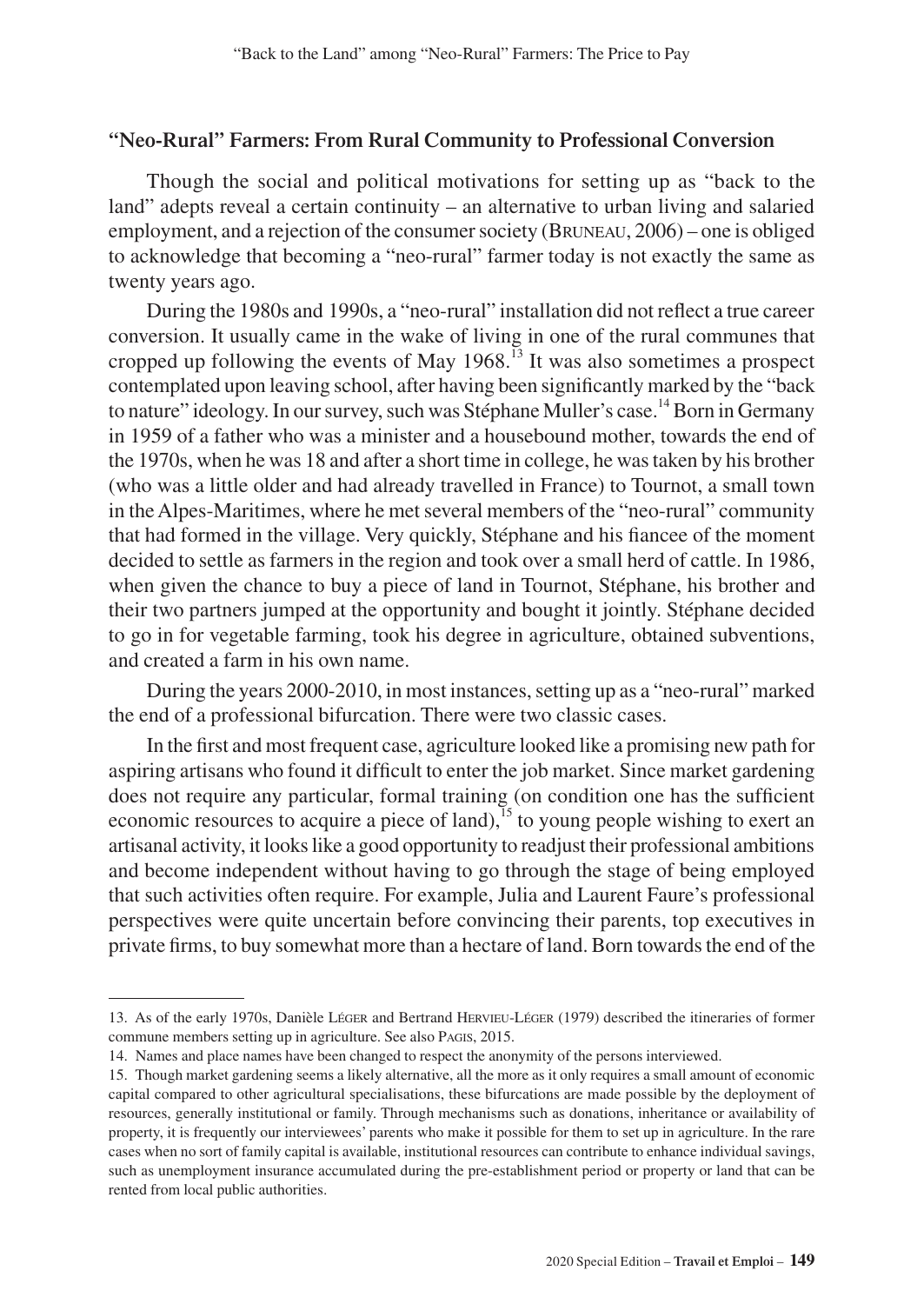1970s, Julia dropped out of school after her eleventh year and tried in vain to get a job as an apprentice baker, then became pregnant at 18 and concentrated on taking care of her son full time. At the end of the 1990s, after failing his examinations, Laurent's idea was to become a cabinet maker. But he rapidly realised that only the carpentry sector could offer him work and perhaps training. After a few months in a woodworking firm spent discovering the world of repetitive, "boring" labour, and difficult work relations ("the more I got ahead, the less I wanted to be employed"), he dropped his first idea. After two years out of work, he got himself hired in a building and construction firm, first as unskilled labourer then as project manager, for approximately one year, but he was "not very convinced". For the young couple, aspiring to become artisans but with no qualifications of any sort, setting up in agriculture seemed like a credible professional alternative, the more desirable as it promised a future of independent work, allowing them *a priori* to attain their ideal, a "self-sufficient family life".

In the second case, less common among our interviewees, setting up in agriculture meant withdrawing from a stable professional position (LANDOUR, 2012, 2017; PEREZ, 2014), such as manager, permanent employee, or even merchant. It was more like a professional rupture (Denave, 2015), motivated by the desire to experience "real work"  $(BIDET, 2011)$  and/or by the desire to live "differently" by changing one's milieu and way of life. For instance, by becoming a farmer, Laure Castain (age 46),<sup>16</sup> former executive in a company of public works, sought to realize her "vocation" (of which her father, also an executive, had frustrated her when she was a child), as well as to break out of a professional situation that had become "idiotic", because it was neither sufficiently "gratifying" nor allowing her to balance her professional and family life:<sup>17</sup>

"I was constantly on the road, in my car all the time. My sectors covered half the country. That too started getting on my nerves, it was tiring to be on the road all the time. I didn't find it very gratifying to eat miles of tarmac eight hours a day. […] It's a stressful job, with people working in very hard areas, a lot of unknowns. […] I was glued to my cell-phone, my son on one side, the maxi-cosy and the telephone on the other, ridiculous."

Experiencing a problematic work situation, which for some means bad working conditions (instability, stress, but also a glass ceiling or conflicts with the hierarchy), and for others a lack of sense (boredom, ethical conflicts), $18$  seems to be a recurrent factor today in professional conversion trajectories: at the junction of multifaceted and complex biographical processes that put into play the various spheres of life, becoming a farmer is more and more akin to a form of professional *exit* (HIRSCHMAN, 1995).

<sup>16.</sup> Interviewees' age was calculated with reference to the year 2010.

<sup>17.</sup> This argument refers to the impact of gender (here represented by the sexual constraints imposed by childcare) in the itineraries of professional withdrawal, as pointed out by Julie LANDOUR (2012) in her work on the executives of a polling institute.

<sup>18.</sup> Cases of professional conversion due to ethical conflicts in the workplace were observed during a survey done after my doctoral dissertation. For example, Ludovic, an engineer specialised in air quality control, quit his job because he was politically opposed to the direction taken by his firm. His story is described in Samak, 2016.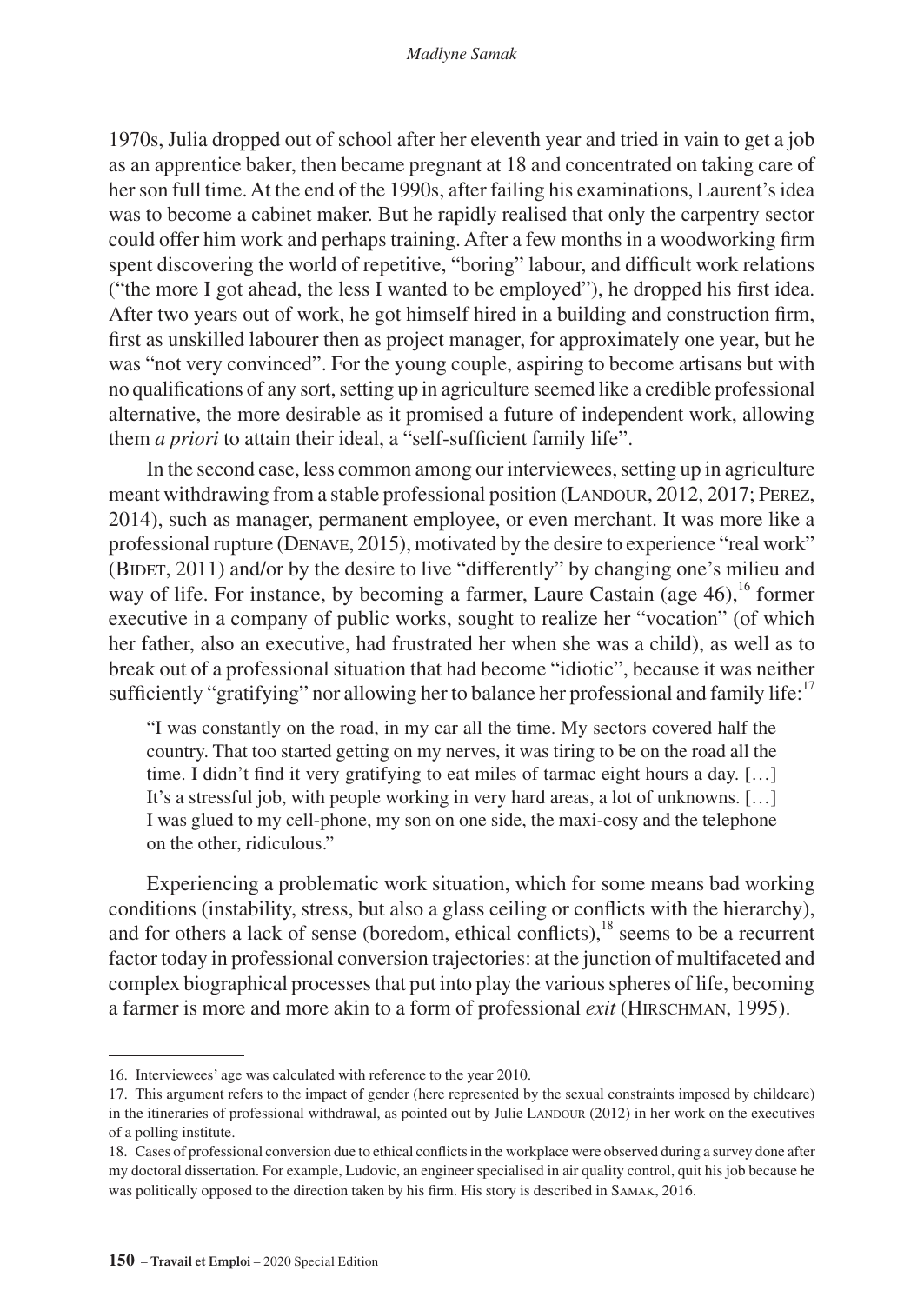#### **The Gendered Mechanisms of Convergent Professional Aspirations**

If a "neo-rural" undertaking can be the end result of a professional fork in the road – reorientation or rupture – how is one to interpret the fact that the new professional project is carried by both members of a couple? In the case of the Faures, it is evident that working was a problem for both Julia and Laurent since both found it difficult to enter the job market. From the outset, the couple also shared the same desire for independence – she as a would-be baker, he as a cabinet maker – and for living close to nature. Other agricultural couples have found themselves in the position of being mutually dissatisfied or professionally insecure, which goes along with aspiring to work less or "differently", and a determination to change their way of life or turn daily life into an ecological and social alternative (PRUVOST, 2013). Jean-Paul and Suzanne Fèvre (55 and 52), settled since 1999 on a one-hectare farm, were both more or less inactive when they became farmers. Their professional insecurity turned out to be a factor that permitted their professional aspirations to converge, the better as they corresponded to Jean-Paul's desire to work the land and to their shared "back to nature" ideal – part of the political socialization that was their common inheritance.<sup>19</sup> Based on the pre-existing professional dissatisfaction of both partners, and on their mutual aspirations in terms of lifestyle, these installation itineraries worked out easily, without strife or discord.

But setting up a business in agriculture also sometimes supposes, for the women of the survey, that they must give up stable and comfortable professional situations to allow their partners to reconcile their family life and professional project. In that case, it represents a last resort, reflecting family-induced logics rather than a fully consented professional exit, as the life course of 33 year-old Chloé Mongin illustrates. I met her in 2009, during a technical training session organized by the professional association of organic farmers. As the daughter of expat teachers, Chloé grew up and studied the economics of health abroad. At the start of the years 2000, she landed a position of research engineer in an international organization based in Cameroon. At the time, she considered living there and bought a house that she renovated from top to bottom ("I did some phenomenal work on it!"). After several years of professional experience, she even registered in a doctoral programme (by distance learning at a Paris university) to advance her career as research scholar. Yet, in 2008, she decided to return to France and settle down as a fruit and vegetable farmer on a one-hectare piece of land belonging to her partner Gautier's family. During our second interview in 2010, she was still attached to her employer by a part-time contract, $^{20}$  while continuing

<sup>19.</sup> Jean-Paul and Suzanne belong to the cohort of organic farmers born between the end of the 1940s and the beginning of the 1960s, who had lived during a time that fostered critical minds and a tendency to challenge the social order. In their particular case, commitment to their Union (*Confédération française démocratique du travail*, CFDT) in the 1970s, as well as taking part in "alternative" or socially committed projects (co-ops, holiday camps for orphans, a humanitarian mission in Nicaragua), were at the origin of their spirit of revolt and contributed to their aspiration to become farmers and radically change their way of life.

<sup>20.</sup> That temporary situation corresponds to an economic strategy that makes it possible for the couple to create their enterprise, as the excerpt from their interview illustrates. In fact, farmers' wives' salaries are often the economic resource that permit a farm to survive (BESSIÈRE, 2010).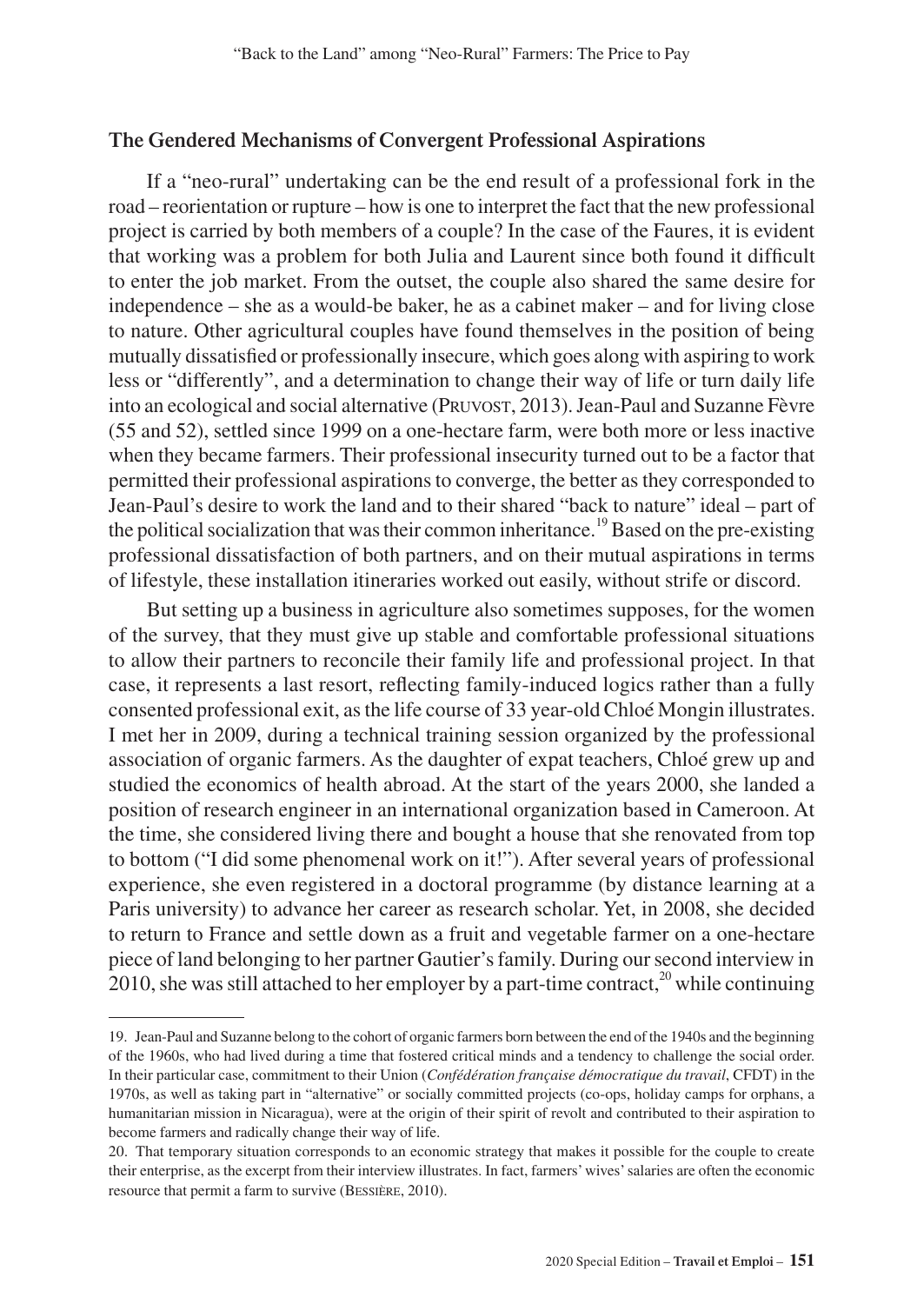to administer the farm (a one-man company declared in Gautier's name), filling out forms to obtain a loan, creating a website, setting up an AMAP. But she planned, once her ongoing pregnancy over, to end her contract and dedicate herself completely to the work on the farm:

"We decided we wouldn't stay in Cameroon, but at first I continued to work at a distance and in the country; I go there approximately every three months on average. When I'm here, I work at a distance part-time, which gives us a salary and an income that at least makes up for the slowness of the administration [to give them the green light], and to survive all their stupidities. Now that I'm pregnant, I mean to stop after my maternity leave and stay here because traveling with a baby… I have many friends who've done it, I see what… it's complicated, it's hard on the couple, it's hard from many points of view and I don't want any of it. So we're going to see if we can both live here and make a living… My idea, for instance, is to create a saffron-factory, the land here lends itself to that… It's very intensive but I'd do it by periods, so it's possible to do it along with other activities, olive-growing, market gardening, they're pretty complementary."

Though Chloé seemed rather enthusiastic at the idea of becoming a farmer and already imagined herself developing a self-enhancing production of saffron within the conjugal enterprise, it remains that her choice was prompted by family and marital rather than by professional considerations. On the one hand, if she accepted to leave the city and the life she loved, it was first of all to make her relationship with Gautier a durable one. He did not want to settle in Central Africa due to his visceral attachment to his own environment: "I was too connected to stay [in Africa], I'm just a peasant, I admit […] I'm attached to these valleys. [...] I'm a country lad, the city is really hard on me.<sup>221</sup> On the other hand, if Chloé chose to give up her job and her salary, it was mainly because she was reticent to raise her future child in her present working conditions, and share her child's education in ways that would be "hard on the couple". Teleworking, with regular trips to Cameroon while raising children, was not for Chloé a desirable prospect, all the more as she planned to get involved in her child's upbringing in rather innovative and considerably time-consuming ways.<sup>22</sup> By setting herself up as a farmer next to her partner, Chloé was not leaving an unfulfilling job, but rather seizing the opportunity to become a "good mother" (GOJARD, 2010), while giving Gautier the chance to be fulfilled both professionally and personally, as well as to become a "good father".

It is also likely that leaving Cameroon was made easier by the fact that the village where Gautier planned to live offered an "exceptional quality of life"<sup>23</sup> and was barely a few miles distant from her own parents, retired teachers whose presence would be

<sup>21.</sup> It is also plausible that Gautier wanted to stay near his daughter (born of a previous marriage), but he did not mention it himself when he gave his reasons for not wanting to settle in Africa.

<sup>22.</sup> For example, Chloé planned to speak English with her child on a daily basis to allow him/her to become an early bilingual.

<sup>23.</sup> Artisans who settle in rural districts sometimes consider that their living conditions are a valuable social retribution for the work they do (BAJARD, PERRENOUD, 2013).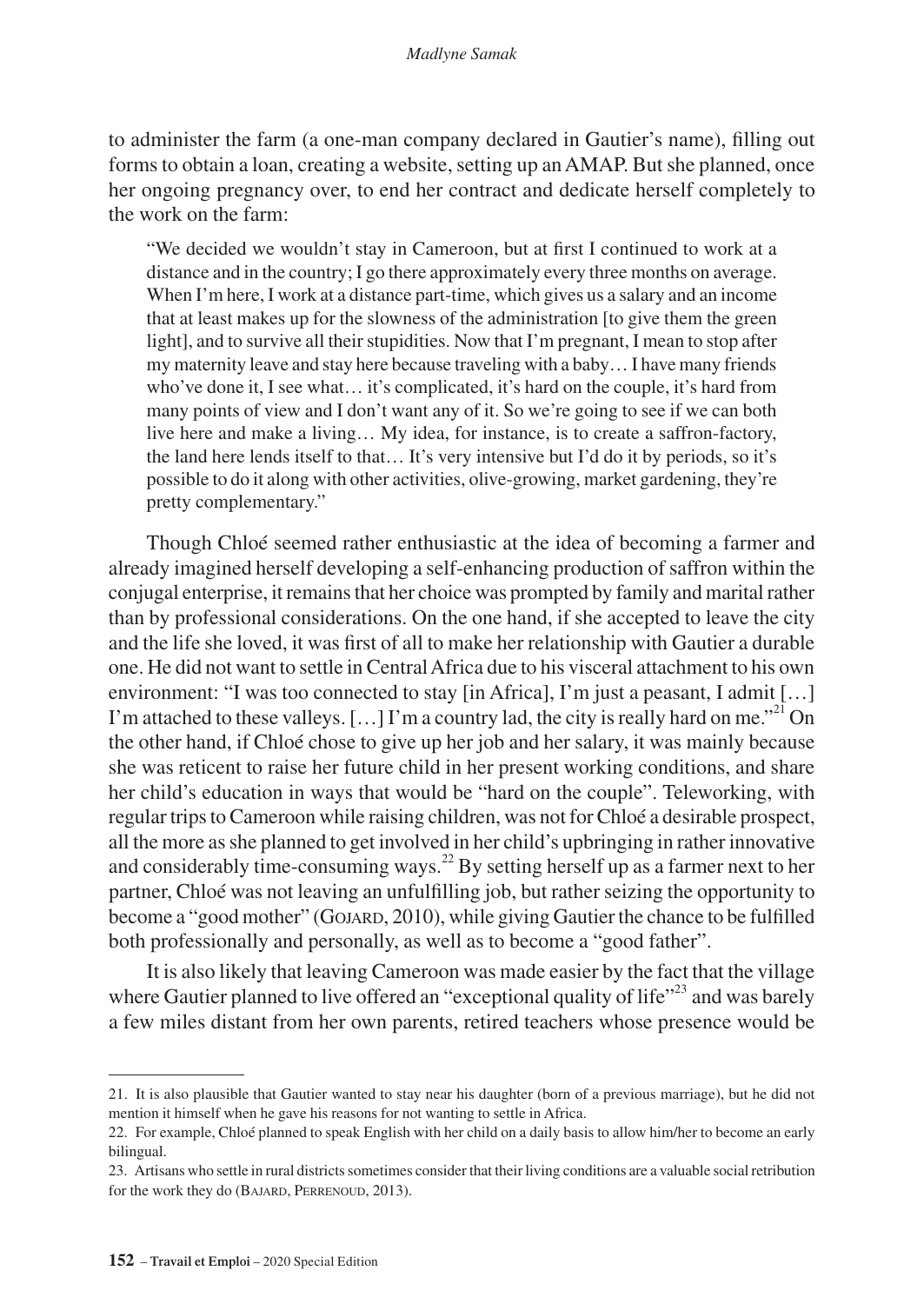welcome in view of her future maternal status, a way of drawing closer to the family support networks. The nearness of family as well as Gautier's local anchoring – both his grand-father and great-grand-father had been "renowned" cabinet-makers in the village – may also have represented native capital (RETIÈRE,  $2003$ ), giving them access to a clientele and a better social position.<sup>24</sup> All these factors were probably decisive in Chloé's decision to become a farmer – a decision that objectively placed her in a downward spiral, socially and economically, and led her to sacrifice the professional career on which she had embarked.

The same sort of logics, between building a social future (Bertaux-Wiame, 1982) and family responsibilities, prompted Samia Verdier (38) to throw herself into the idea of creating a farm with her partner. As the daughter of modest immigrants (father blue-collar worker and mother homemaker), Samia grew up in an industrial town of eastern France. Towards the end of the 1980s, after earning her *baccalauréat* and two years of higher education that she did not complete at a school of economics, she met Florent, the son of employees (father accountant and mother secretary), who was then registered in a professional training programme, and married him. Not terribly keen on their studies, and aspiring to live in the mountains, Samia and Florent left for Savoie and at first lived on irregular, seasonal jobs. After a few years, Samia obtained an open-ended contract (CDI) in a large retail firm where she became floor manager, while Florent did small jobs and renovated the house they had bought together. Tired of not being able to find stable and satisfying employment and wanting to be professionally independent, Florent decided at the start of the years 2000 to aim for agriculture; buying a two-hectare plot of land where they could have a wooden dwelling built was done thanks to the sale of their house and a bank loan.

My first encounter with Samia took place in 2009, and during the interview, I could see that, though she did not call herself a "vegetable farmer", her role on the farm was crucial:

" – How do you share the work between you?

Samia: – At first, we didn't really know but little by little it turned out that he's the vegetable farmer. […] So he gets the land ready, because it's him with the machines, he does the planting, the irrigation, and I weed. That's it. That, and the markets. The vegetables, we do together. The market is me because he doesn't… He likes to talk but he doesn't like working in the market.

– And the work in the house?

S.: – Oh that's me [laughter]! Go on! It's really to despair. Because it's not considered work. Cutting wood for heating, that's work, but cleaning, putting things away, washing, that's not work."

<sup>24.</sup> Sybille Gollac (2013) highlights what being a native signifies in the strategies deployed by the lower classes aspiring to rise on the social ladder. They do so not by accumulating scholarly capital but rather by obtaining a promotion inside the company or creating their own business, strategies that bring into play social capital and local family prestige. Although neither Gautier nor Chloé come from poor families (Chloé's parents were teachers and Gautier's public servants), their installation resembles those analysed by Sybille GOLLAC.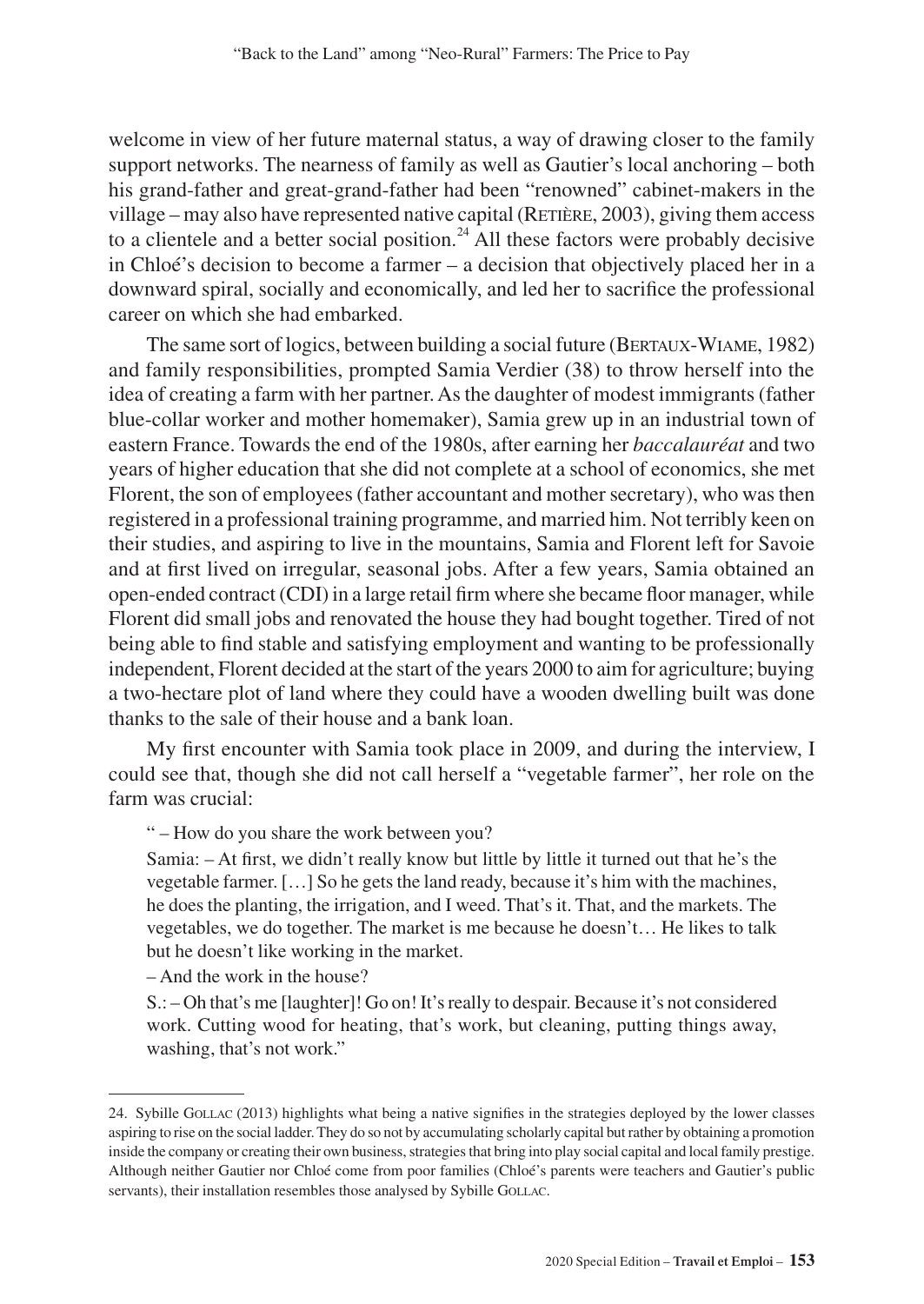Samia's personal involvement in her husband's farm was not limited to selling on the stands in the market, an activity that seemed to give her much satisfaction, she also participated in harvesting and did most of the weeding – a considerable part of working in the fields consists in weeding the crops – and took care of most of the paperwork to manage the farm. Yet, when her spouse decided to set himself up as a fruit and vegetable farmer, Samia was not sure she wanted to work with him. She thought of finding a job. Though both aspired to live in the mountains, agriculture was not part of her plans:

"Florent: – At first, when we settled in, Samia didn't really know… She didn't know if she wanted to do that. We didn't know if we'd make it, etc. So we kept our options open and thought: maybe you'll find a job. And for two-three years we were undecided.

Samia: – No, we were undecided but we had our nose to the grindstone, so…

F: – As a result, you never really thought: "I want to do it." Well, she continues doing it, but in fact we've never really spoken about it again.

S: – Well yes, because bit by bit when you sell, and people come back, you think oh well, we've done something they seem to like, it works, it would be stupid to drop something good to run after some unknown thing… on top of it all, it's very gratifying. That's it, it's true that in the end I must love the land because if I didn't I wouldn't have stayed, don't you think? It's stupid to drop something that works.

F: – In any case, I left it up to her. At first, she wasn't really enthusiastic…

S: – Ah no, it wasn't really my thing."

And further down in the interview:

"S: So we arrived with three kids, a baby and I had to do it [the farm] all at the same time. It was hard […] because to find myself there with three kids was hard, it took us such a long time, well… not that we neglected the children completely, but as a mother I felt that I wasn't giving them the attention I should."

One might say that Samia was swallowed up by her husband's professional project. The prospect of having to face the huge amount of construction implied by building a house and then a farm, and at the same time raise three young children was daunting, and in the end she had neither the time nor the energy to wonder whether or not she wanted to be a farmer, nor to weigh the pros and cons of farming or taking a job with a salary. Yet, since arriving in Savoie, her family and professional situation had vastly improved: after several years of precarious and subordinate jobs, she had attained a stable and responsible position with an "almost satisfactory" salary, and her husband took care of their second child while working on the house. But, even though she did not particularly aspire to become a farmer ("it was not at all my thing"), she put her own professional existence on the back burner in order to make her husband's project feasible, which caused her to undergo a radical gender shift back into domesticity.

However, she gradually became attached to working the land and to the social recognition she obtained on the markets; she would find it "stupid" today to give up the family business. But in the last analysis, it is really in order to allow her partner to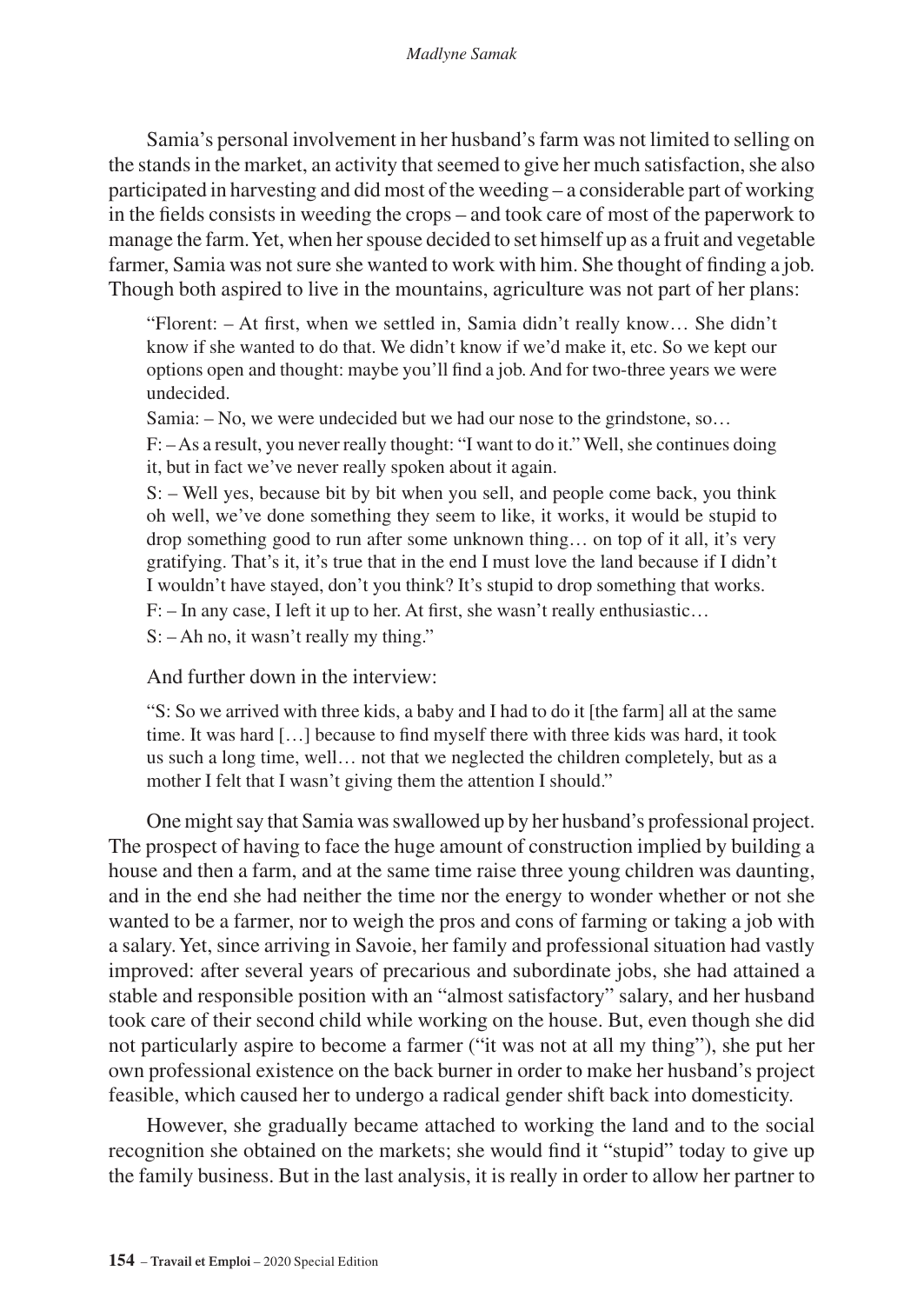realise his professional ambitions and make his dream of independence come true that Samia had become a farmer: in order to become part of her own professional trajectory, that activity had to fit in with family contingencies – helping her husband and raising her children – it was not what she herself hoped for professionally.<sup>25</sup>

Carole Martin (30) became pregnant in 2012, and, though she claims to be a "passionate orchid lover", all of a sudden left her job as paid manager-and-accountant at her cousin's flower-shop in order to assist her partner Christophe Tissot set up a three-hectare farm in a lowland zone. If maternity appears to give women the incentive to involve themselves more deeply in their partner's enterprise, it is because farm-work seems to make reconciling professional activity and childcare simpler, albeit their choice generally implies moving farther away from family networks and cooperation.<sup>26</sup> It is probable that "neo-rural" woman farmers are, from that point of view, less likely to refuse participating in their partner's enterprise than the daughters or daughters-inlaw of female farmers, because they are less aware of the sacrifices and dependencies entailed. As Céline Bessière has shown, if young farmers' partners are so keen on working away from the farm, it is because they do not want to "have the same fate as their mothers-in-law, who 'slaved away their life'", and consider that being employed outside the farm is the instrument of their emancipation (Bessière, 2010, p. 162). On the contrary, "neo-rural" woman farmers do not have farming mothers or mothers-inlaw as counter-models and probably feel the need to free themselves from a condition they can only imagine far less.

In the end, it is striking that, when a woman creates a farm after a professional conversion, both members of the couple *do not* automatically change their professional orientation. If Jean-Pierre Revel was willing to follow his partner, formerly a hair-dresser near Paris, and accept her idea to build a vegetable farm, it is because he himself aspired to retire and sell his business, and saw it as an opportunity to change his own way of life. For Laure Castain, on the contrary, the choice of agriculture was not devoid of conjugal complications: her partner was a top executive in a company of public works and did not wish to give up his career and embrace her project, despite the fact there was a small child in the family. The couple did not survive the difficulties triggered by her agricultural project: Laure ended up divorcing and obtained custody of her son. This example shows that, on the ground, the "common cause" (GOLLAC, 2003) comprised of childcare and building a social, professional and familial future does in fact function as a factor permitting "neo-rural" farmers' aspirations to converge – but they converge above all in one direction: women who were working for a salary are incited to quit their jobs and support their partner's agricultural project.

<sup>25.</sup> These results confirm those obtained by Marie GILLET and Dominique JACQUES-JOUVENOT (2004) on woman farmers who had not inherited agricultural property: for these women who come from other social milieus, their occupation is the result of a conjugal rather than a professional choice.

<sup>26.</sup> Chloé's case is an exception, since Samia and Carole, as well as Laure and Julia, settled far from their own and their partner's families.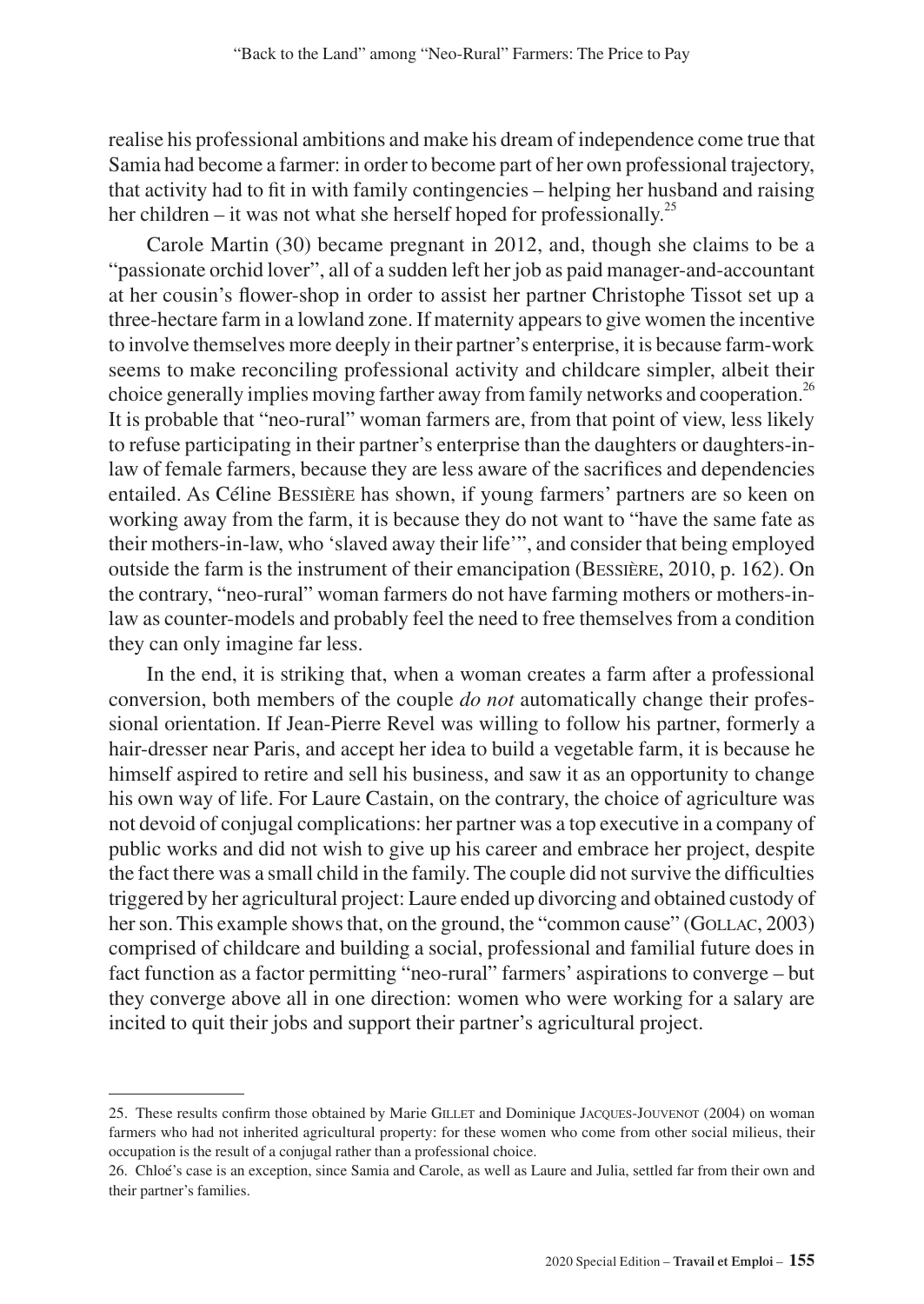# **Towards a Recurrence of Woman's Invisible Work?**

Concerning their professional standing, "neo-rural" woman farmers' situation sometimes exacerbates the differences observed between men and women in the more old-fashioned establishments.

The difference was already perceptible in the enterprises of the "take-over" farmers we visited, since women's professional standing there is rarely equal to their husband's. With the exception of one of the women interviewed, whose aged father had urged her to take over the farm alone when she was 19, and who today runs the family EARL (company) together with her husband, farming couples usually prefer the status of collaborating spouse. The women do not challenge that subservient status, even though they are sometimes the vectors through whom the property and know-how get transmitted (particularly when it is a son-in-law who takes over the farm), because to them it seems to be part of an immutable and legitimate, gendered order of things.<sup>27</sup>

But among "neo-rural" working couples, the statutory inequalities between women and men are even more noticeable. Excluding situations where one of the partners did not declare farming as their main occupation because they occupied another, more advantageous status as employee, independent worker or pensioner, we noted that five of the eight women-farmers interviewed simply do not have any professional status at all, and are not even declared to be working on the farm.

#### **The Absence of Status: A Limitation and a Resource**

How should these women's peculiar position be interpreted, given that before becoming farmers, four of them had occupied stable professional positions? On the one hand, if these farming couples never envisage the status of co-farmer, collaborating spouse or employee, it is due to the economic constraints that weigh on them. The social security contributions induced by co-farming are at a cost that these small farmers do not think they can support, given the modest benefits generated by their activity.<sup>28</sup> It is then nearly always<sup>29</sup> an unthought-out, automatic, masculine supremacy that casts the man as head of the business and the woman as invisible worker.

<sup>27.</sup> This is hardly surprising since, as Philippe CARDON (2004, p. 124) suggests, "women reproduce the very conditions leading to their own exclusion from inheriting the profession, because subconsciously they acknowledge that transmission along the male line is the legitimate way".

<sup>28.</sup> On these farms, invisible work does not only concern women: the local expression "lending a hand" can refer to unpaid work carried out by friends and relatives as well as to undeclared labour done by anonymous workers (Samak, 2016).

<sup>29.</sup> Except for the Faures, a couple in which Julia is manager and Laurent undeclared. The disparity between the professional statuses of "neo-rurals"' woman partners may correspond to their different levels of education and previous professional standing before becoming farmers, but our data do not permit verifying that hypothesis, since almost all have similar levels of education (*baccalauréat* and over) and occupied relatively equivalent positions in the social order (hair-dresser, skilled employee in a supermarket, a co-op, a printer's shop). Then too, the case of Julia Faure is a counter-example, because, even though she has few educational credentials and never had another occupation than that of vegetable farmer, in her couple she is the only one in the couple to be declared.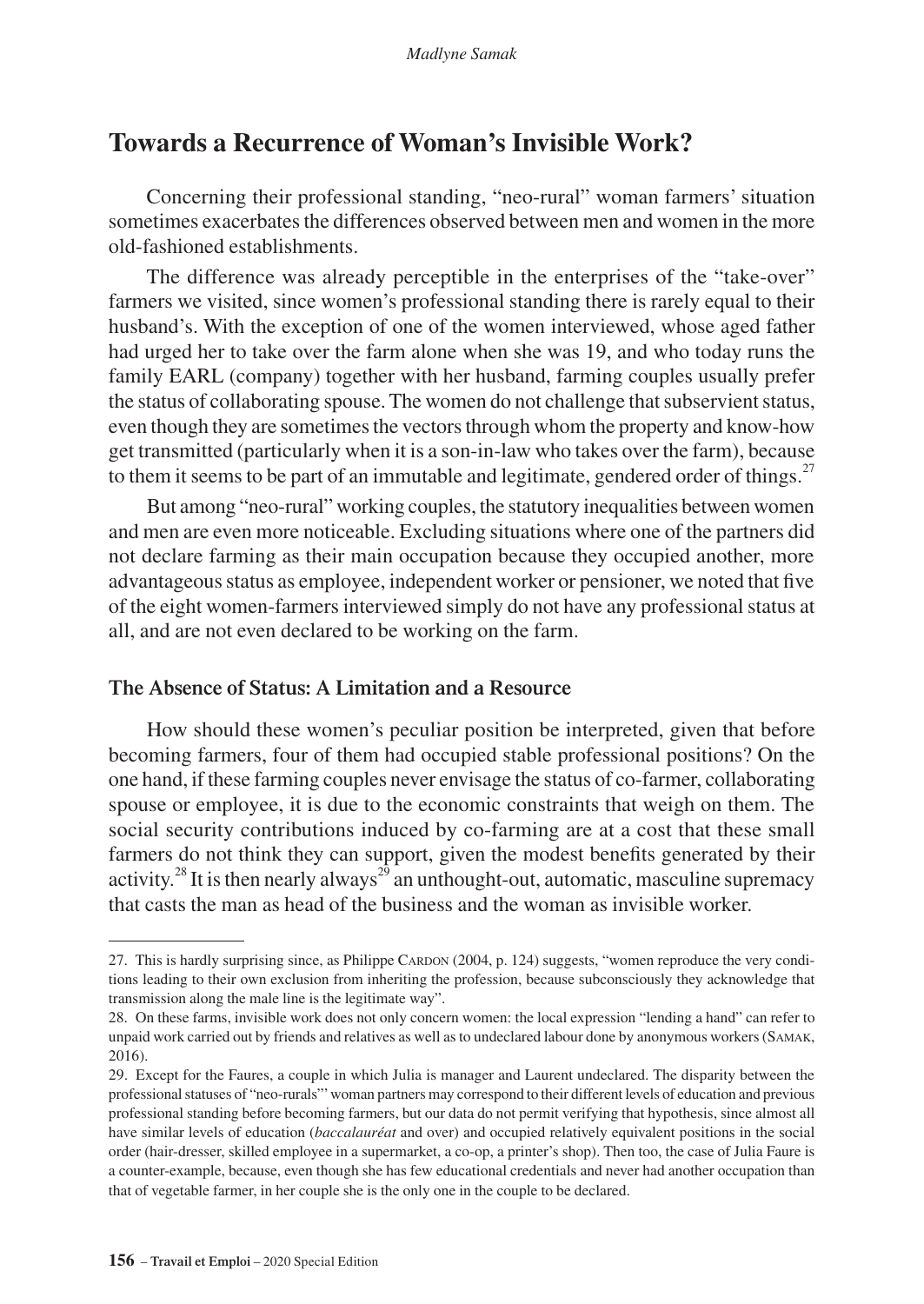On the other hand, in their interviews, the women concerned by that professional invisibility justify their situation as much by their own carelessness at the time they had decided to become farmers – sometimes a source of regrets – as by their lack of faith in the social system guaranteed by the State. Brigitte Serres (62) is a former 1968 "activist" (*« soixante-huitarde »*) who fell into agriculture by way of the "back to the land" ideologies that flourished at the time. Born into a merchant family and with a university degree in psychology, she first started her career as a teacher in the Caribbean, before returning to mainland France after her marriage broke down, a few months before May 1968. She then participated in the creation of a rural commune with a group of friends in Tournot, a village where for several years she lived on subsistence farming and raised her children. In the mid-1980s, once the commune had disbanded, Brigitte and her partner Gérard decided to make market gardening their occupation: they rented plots of land from a farmer which they cultivated, and created an individual farm in Gérard's name. After a few years, they had the opportunity to buy a three-hectare piece of land and took out a loan of 800,000 francs, which forced them to considerably step up their production. Brigitte's activity was crucial for their business: she took care of most of the sales (serving four markets each week), transformed fruit into jam and the rest of the time did the actual farm-work (sowing, weeding, harvesting). Her role on the farm was reinforced when, towards the end of the 1990s, Gérard fell sick and was forced to curtail his activities and work only parttime. Though the couple could count on many friends and family members to "lend a hand", Brigitte was nevertheless, because of the debts they had accumulated, obliged to work doubly hard. She has never been officially declared as a farmer, and though today she seems to somewhat regret her carefree attitude, she also expresses – tongue in cheek – the little faith she has in the way society protects peasants:

"I'm nothing here, I'm not declared. […] True, I realize it wasn't the best choice. But, well, when we settled in there weren't many… in the world of agriculture, you have to get married. But since I'd already been married once and it was a bad experience, I'd sworn never to marry again. There you have it, it's dumb but that's the way it is, I stuck to my decision, I didn't get married [laughter]. Which means I don't have a status. I do have medical coverage, but that's all, no pension… And when I realised… I told myself: 'Alright, now's the time to make things legal, because things have changed a bit.' But when I realized what a peasant's pension amounts to, I thought that, in the end, the minimum pension, you know, well, it's not worth much [laughter]."

Brigitte's words underscore the correlation in French law between the professional and the marital status. She never had a status because she didn't want to marry. The failure of her first marriage, and experiencing life in a commune, where the traditional conjugal model is discarded and marriage is considered a "bourgeois institution", had convinced her to cohabit with Gérard under common law. It is only since 2005 that unmarried couples (united by civil law or simply concubines) can request the status of collaborating spouse. That is why she never really worried about her professional status. Besides, her words convey the low esteem in which she holds the socialised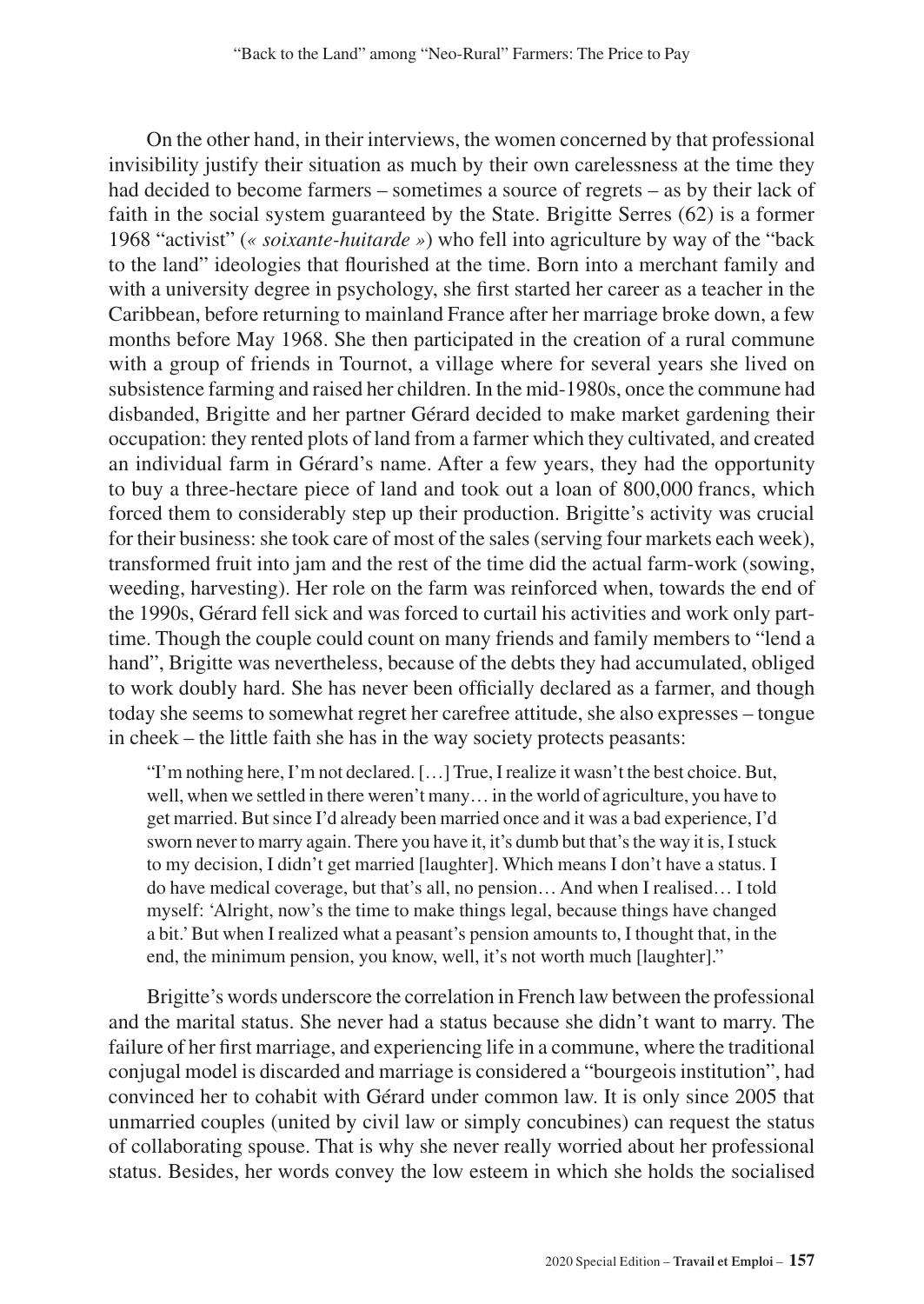system of social protection: noting the scantiness of farmers' pension schemes, Brigitte decided it was best not to pay into the system and preferred to build a guesthouse instead, to give herself some extra income. Lack of confidence in the State is common among small farmers and independent workers, who prefer to rely on solidarity networks rather than on the State to keep their business going.<sup>30</sup> However, though Brigitte is a university graduate and grew up in the city, she is also the daughter of merchants and the grand-daughter of farmers. It is not impossible that living in a commune as she did in the seventies – which depended on pooling together the money some earned in a job and on the domestic production (subsistence farming) of others – and its ramifications, such as the artisanal or agricultural activities various members of the community did on the side – also went towards bolstering her belief in interpersonal solidarities, and in "making do", to the detriment of formal modes of working and of sharing resources. In the same way as she continues today to barter and exchange with members of her entourage – "neo-rurals" or "peasants from around here" – and to resort to non-commercial forms of doing business (receiving or lending a helping hand) (Weber, 2000, 2009) and "close protection" (Castel, 1995), she is convinced she will be able to support her couple when they retire by running a guesthouse together, supposed to secure them an income. Apparently, the failure of her first marriage and the erstwhile breaks in her conjugal relationship with Gérard have not ruined her idealized image of conjugal solidarity.

It was the same story with the Verdiers; there too, the fact that Samia's work was not declared was a foregone conclusion:

" – When you established the farm, were you both declared as main managers?

Samia: – I don't exist. I have no status.

– And what is the reason?

S.: – Well, at first I didn't want to declare farmer as my main occupation because I didn't want to multiply our expenses. Oh yes, because if you double the cost, you can't make it.

Florent: – The problem with the MSA (Farmers' Mutual Insurance [*Mutualité sociale agricole*]), is that you pay but when you see what they give you, you fall flat on your face. If there's an accident, if you have a labour injury, you just fall over.

S: – How much does he pay, 3,500 euros a year? 3,500 euros of contributions, multiplied by two, well you've got to produce 3,500 more in goods. It's *pff*…

F: – So we thought what we're going to do for our pension in any case, we're going to build a guest-house. That's the idea. Instead of paying… Anyway, we're against speculation, even before the crisis. Whatever they're offering, investments, whatever. So whatever we have, we invest it in the land. And next year we'll start on the

<sup>30.</sup> As Florence Weber (2008) pointed out, informal labour exists mainly in economic sectors with a large proportion of (very) small enterprises, dependent on seasonal labour and where profit is never guaranteed (restaurants, construction and public works, agriculture). What is more, in artisanal activities, commerce or agriculture, the limit between an invisible, unpaid domestic economy and paid labour is unclear, and entrepreneurs frequently resort to different family members for work which is more or less remunerated, claiming they occasionally "lend a hand" (see, among others, Weber, 2008; Zarca, 1993; Guichard, Poussou-Plesse, 2017).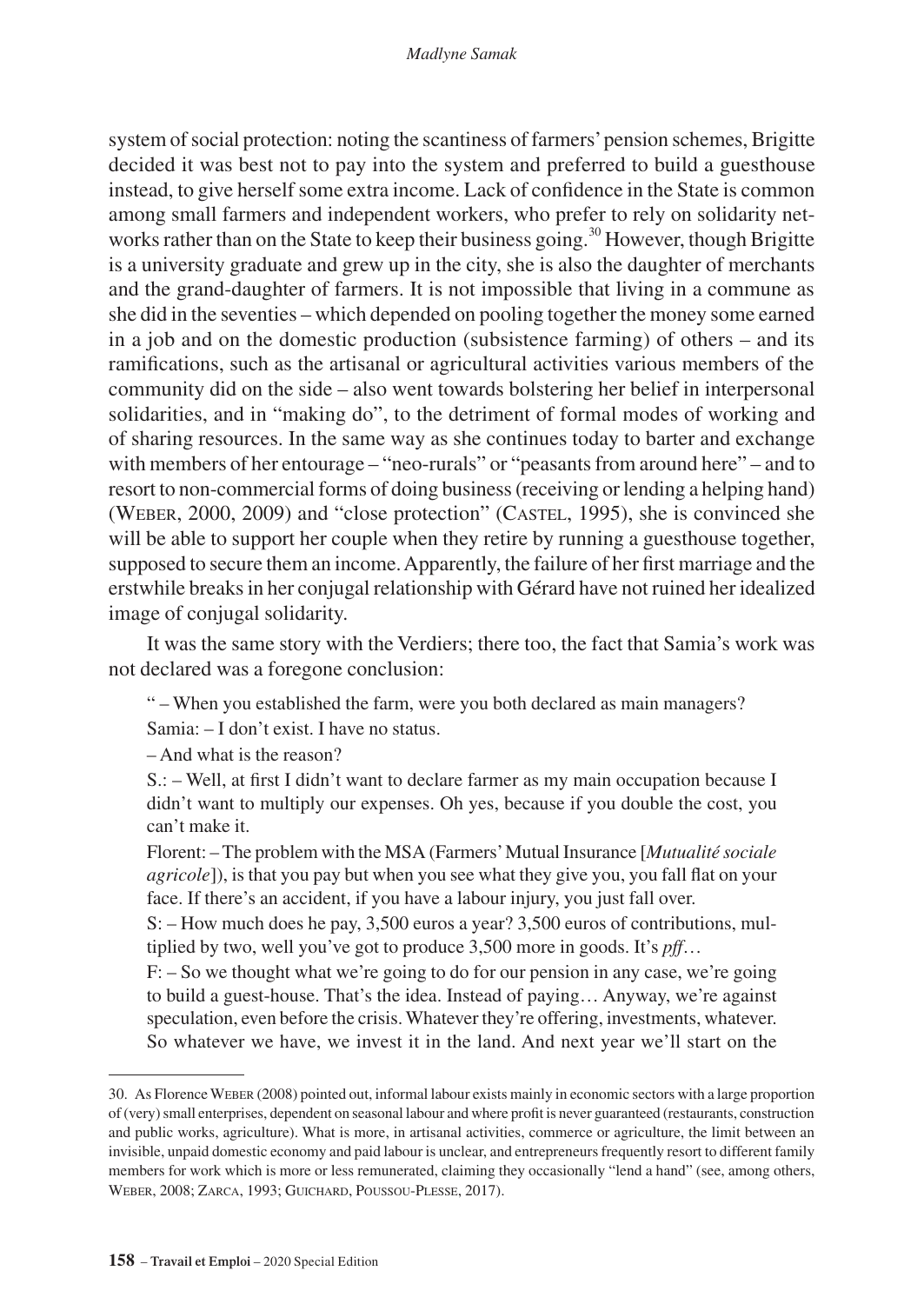guest-house. […] We thought, it'll be a bit of our pension. If we have health issues, it'll be a bit of an income. And then, whatever happens, we're together, we're married, everything we've got is both of ours, anyway we don't want to pay, we don't want to pay the MSA.

S: – It's true I could have been a contributor, if only as a farmer's wife.

F: – Maybe we should get some information. [Addressing me] I don't know if you know…

S: – This has been going on a while, every time the subject comes up, *pff*… I don't hother"

Married, and co-owners of the land and the house they built, Samia and Florent at no time even think of breaking up. Their economic strategy is based on the solidity of their couple – their marriage, the guesthouse in view of their retirement – rather than on society as a whole. They do not see the fact of not declaring the woman's work as a moral issue. It is part and parcel of an economic rationale deliberately pushed to the side-lines, a deviation from the dominant norm – they are opposed to speculation and reject the idea of basing their pension on it, for example by taking out a life-insurance policy – but also a deviation regarding the State, which to their mind does not represent a system of true solidarity. From that standpoint, gender inequalities in professional statuses can be considered one of the possible manifestations of the "alternative" ethos of "neo-rural" farmers. Since their economic resources are hardly sufficient to pay for medical coverage for each member of the couple anyway, these farmers turn their backs on both the economic structures and the public social security systems, while placing their trust in personal relationships and inter-individual solidarity.

### **The Consequence of Ignoring the Systems and Risks that Exist**

If these woman farmers think their social protection can only be entrusted to their own couple, it is also because they disregard both the risks actually incurred and the existing systems of social protection. As Florent Verdier's words on the status of collaborating partner illustrate, we observed they were sometimes relatively ignorant concerning the official systems available and their entitlements. In their situations, marriage and co-ownership (of the house and/or the cultivated land) blind them to the institutional, collective systems of social security ("we're together, we're man and wife, everything that's here is both of ours")*.*

In addition, these farmers do not measure the economic risks incurred by a divorce; in particular they do not know that women's economic contribution to the farm, whether productive or simply financial, is largely underestimated by the judge when it comes to a legal separation (BESSIÈRE, GOLLAC, 2014). That is what emerged from Anne Ragon's experience: she woke up to her own statutory non-existence when at age 46 she saw the effects of her brother-in-law's divorce on her ex-sister-in-law. The daughter of cattle raisers in the Vendée, Anne lives with Stéphane Muller mentioned earlier, the vegetable grower of German descent settled in the village of Tournot since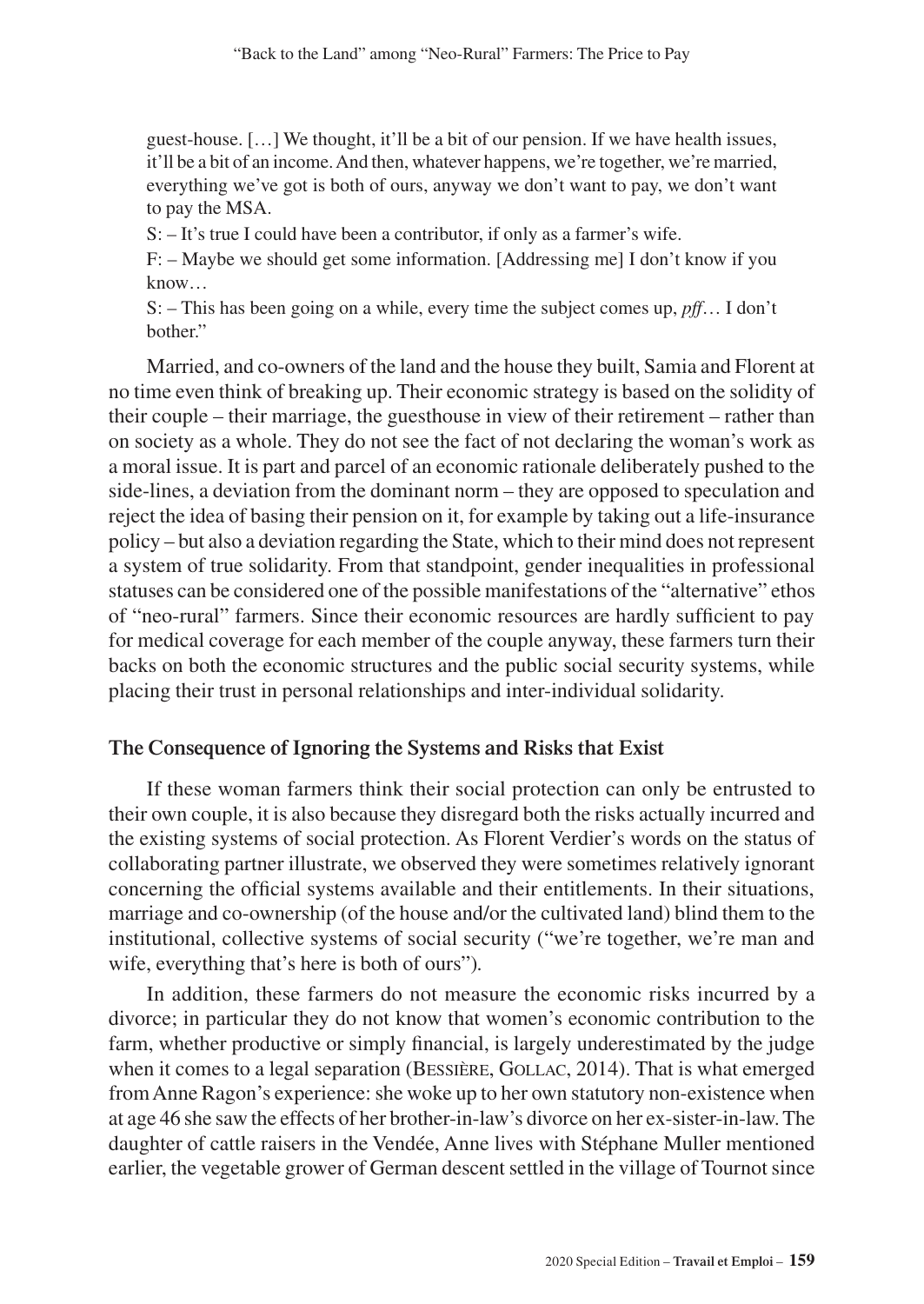the 1980s (cf. *supra*). But she was not there when Stéphane first set up his farm with another woman. When she arrived in Tournot in the early 1990s, it was the end of her exiting the agricultural sector, which she managed to do by traveling abroad (in Austria and "all over"), by being employed (in a printing shop), by living in the city (Paris), by taking a two-year degree in philosophy (*Diplôme d'études universitaires générales*, DEUG), and by being active in a protest movement against poor housing. At first an unpaid volunteer on Stéphane's farm, she was to remain more than fifteen years an undeclared worker on her own partner's farm: the couple only decided to marry $31$  and register Anne as collaborating spouse at the MSA in 2008. In fact, in 2007, Stéphane's labour injury caused him to be inactive for several months, which pushed Anne to review her situation: she understood that it was important to be officially protected in a way that corresponded to her status as full-time worker. As already mentioned, she also became aware of the shakiness of her status as invisible worker when her brotherin-law Alain divorced Nila – they occupied an attached house and shared the property of the land on which they all lived – Anne and Stéphane as organic fruit and vegetable farmers, Alain and Nila as ewe breeders. The conflicts surrounding the management of the flock generated by the divorce made Anne aware of the need to protect herself *a minima* against that possibility:

"Before I got married I was an outlaw, though I paid, I worked, and all. OK, you don't care for a while but one day you think maybe, you never know, you can't tell what'll happen. And then they started fighting up there and you think wait a minute, listen, Nila too was collaborating spouse and then, all of a sudden, nothing. No more power. It's a real mess, even though everything they had they'd done together. That's what gave us the idea to make it all legitimate. So I should at least be protected a minimum."

Her case thus reveals the potentially temporary nature of the invisible work of the women interviewed. As soon as they become aware of the risks, and once the economic conditions required to pay for the social contributions are met, the statutory recognition of these woman farmers becomes a possibility. Samia Verdier and her partner Florent, as well as Suzanne Fèvre and her partner Jean-Paul, said during their interview that they had already thought of fixing that situation of statutory invisibility – but without acting on it. Rather than a cause for conflict between women and men, or of male opposition to women working (Zarca, 1993), to these farmers, preoccupied above all by the fragile economic balance of their enterprise, gender inequality is a "given", a non-priority. But the danger is that the realization comes too late to have any real economic and social impact, as the case of Brigitte Serres (above) made very clear, and that therefore the women remain dependent indefinitely.

 $\sim$ 

<sup>31.</sup> Under the community of property matrimonial regime, which gave her the ownership of one eighth of the farm (after Stéphane had bought back the part belonging to his ex-wife).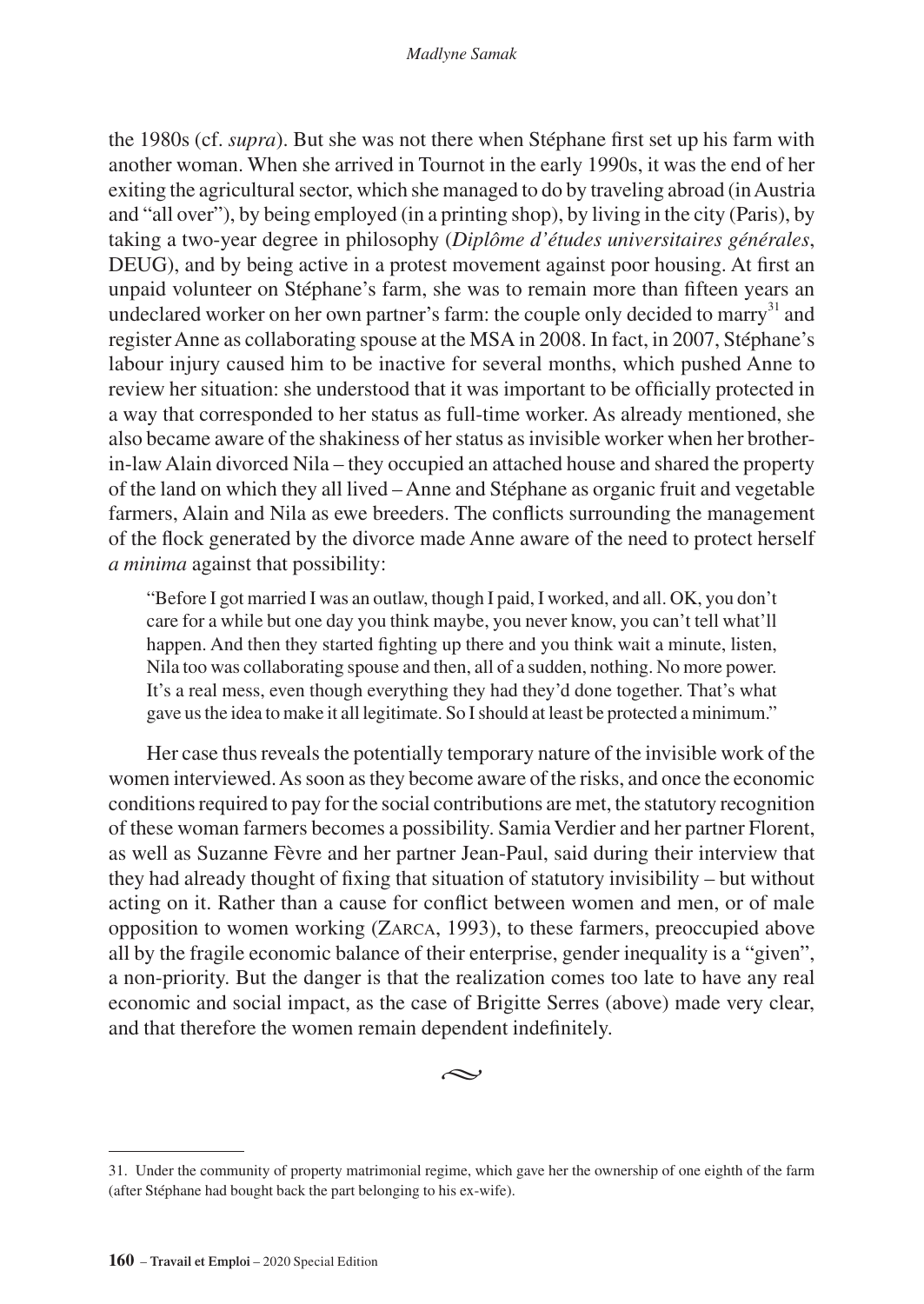Over the past few decades, women's situations in the French agricultural sector have improved from the point of view of social recognition, and their professional trajectories have become increasingly less dependent on their partner's. But the phenomenon comes in different shades and shapes and certain situations are characterised by the persistence of couples working together and by the fact that women's work remains invisible. In this survey, conducted among organic fruit and vegetable growers in the Alpes-Maritimes region, it appears that nearly all the "neo-rural" women work in couples, frequently without any professional status. Wondering what social logics preside over their decision to become farmers next to their partners and work in their shadow, as it were, led us to cast light primarily on the fact that, if indeed "neo-rural" installations today are the outcome of a professional rupture or reorientation, the long and short of it is that they have set up as couples, which points mainly to family-driven logics. In the first place, though having children and building a social, professional and family future does show that the professional aspirations of "neo-rural" farmers converge, they nonetheless seem to converge mainly in one and the same direction: the women are incited to give up their salaried employment and throw themselves heart and soul into their partner's agricultural project. Secondly, their statutory invisibility is primarily the result of economic constraints: being more often than not in situations of economic subsistence, these farmers are obliged to accept configurations that are unequal in terms of gender. But those inequalities may also be due to their relative ignorance of the risks involved and the ways to protect themselves, and to real misgivings as to the formal systems of social protection that exist, which lead them to put their trust in conjugal solidarity and develop individual strategies as a compensation. In such situations, resorting to emotion (the marital commitment), mutual support and reciprocity, or yet again to the argument of the non-mercantile and "alternative" nature of their economic choices, is a convenient arrangement that allows neutralizing the practical and symbolic tensions those gender inequalities could generate.

### **References:**

Bajard, F. (2014). *Sociologie des céramistes d'art en France. L'invention d'un groupe socioprofessionnel: pratiques et manières d'être.* (Thèse de doctorat en sciences sociales, Université de Lausanne).

Bajard, F., Perrenoud, M. (2013). « "Ça n'a pas de prix." Diversité des modes de rétribution du travail des artisans d'art. » *Sociétés contemporaines*, 91, 93-116.

Barthez, A. (1982). *Famille, travail et agriculture*. Paris: Economica.

Bertaux-Wiame, I. (1982). « L'installation dans la boulangerie artisanale. » *Sociologie du travail*, (24)1, 8-23.

Bessière, C. (2010). *De génération en génération. Arrangements de famille dans les entreprises viticoles de Cognac*. Paris: Raisons d'agir.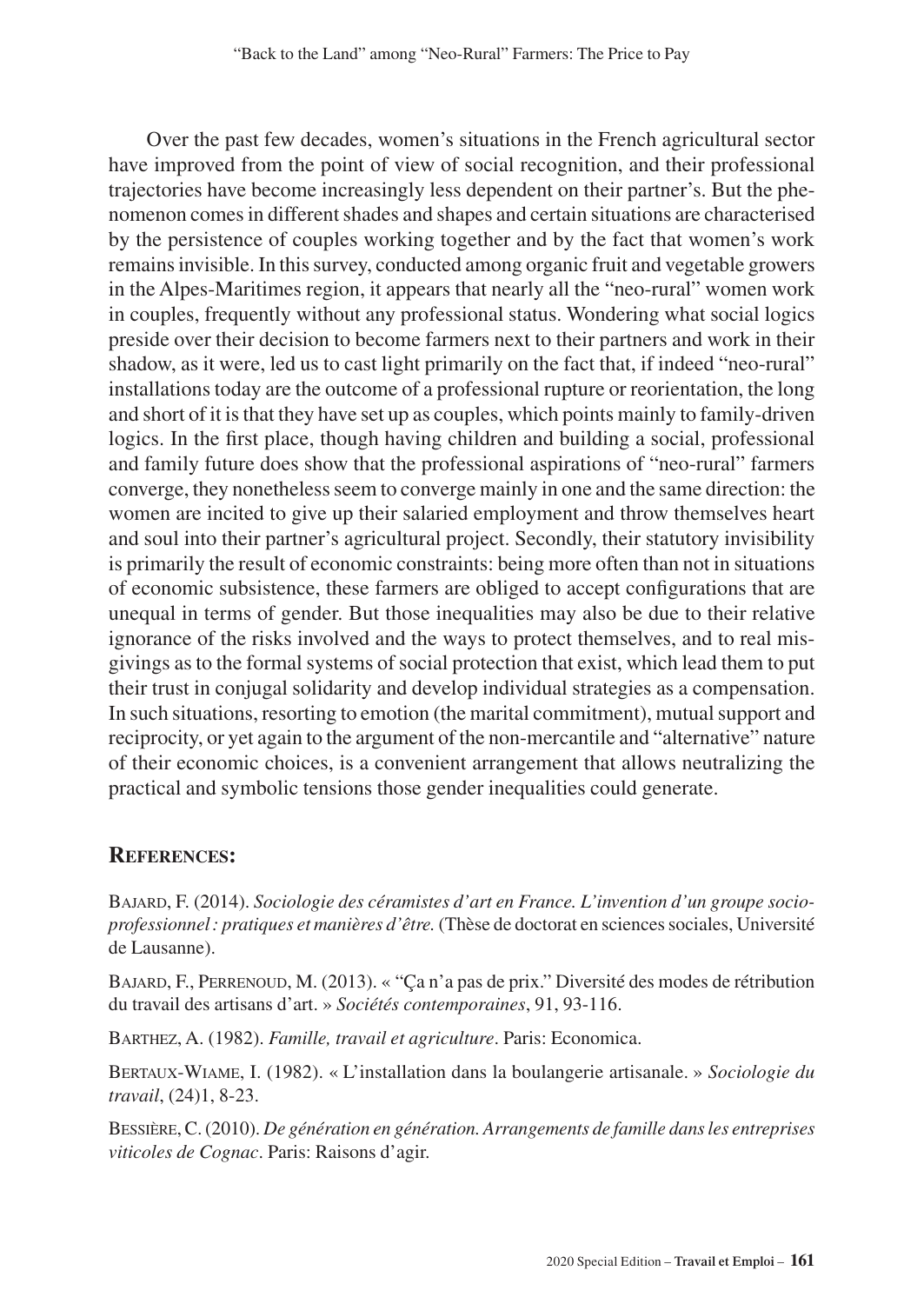Bessière, C., Bruneau, I., Laferté, G. (2014). « Introduction. Les agriculteurs dans la France contemporaine. » *Sociétés contemporaines*, 96, 5-26.

BESSIÈRE, C., GIRAUD, C., and RENAHY, N. (2008). « Introduction – Famille, travail, école et agriculture. » *Revue d'études en agriculture et environnement*, (88)1, 5-19.

Bessière, C., Gollac, S. (2014). « Des exploitations agricoles au travers de l'épreuve du divorce. Rapports sociaux de classe et de sexe dans l'agriculture. » *Sociétés contemporaines*, 96, 77-108.

Bidet, A. (2011). *L'Engagement dans le travail. Qu'est-ce que le vrai boulot ?* Paris: Presses universitaires de France.

Bisault, L. (2009). « Agricultrice : un métier qui s'impose à tout petits pas .» *Agreste primeur*, no 223.

Bruneau, I. (2006). *La Confédération paysanne. S'engager à « juste » distance*. (Thèse de doctorat en science politique, Université Paris X).

Caniou, J., Lagrave, R.-M. (1988). « Un statut mis à l'index. » In R.-M. Lagrave (Ed.), *Celles de la terre. Agricultrice : l'invention politique d'un métier* (pp. 111-150). Paris: Éditions de l'École des hautes études en sciences sociales.

Cardon, P. (2004). *Des femmes et des fermes. Genres, parcours biographiques et transmission familiale. Une sociologie comparative Andalousie – Franche-Comté*. Paris: L'Harmattan.

Castel, R. (1995). *Les Métamorphoses de la question sociale. Une chronique du salariat*. Paris: Fayard.

Denave, S. (2015). *Reconstruire sa vie professionnelle. Sociologie des bifurcations biographiques*. Paris: Presses universitaires de France.

Dufour, A., Giraud, C. (2012). « Le travail dans les exploitations d'élevage bovin laitier est-il toujours conjugal ? » *INRA productions animales*, (25)2, 169-180.

Escudier, J.-L. (2017). « L'emploi et la protection sociale dans l'agriculture au filtre des rapports de genre. Les salariées agricoles aux xix<sup>e</sup> et xx<sup>e</sup> siècles. » *Travail et Emploi*, 149, 73-97.

Gillet, M., Jacques-Jouvenot, D. (2004). « La dépendance dans l'indépendance. », *Cahiers du genre*, 37, 171-190.

Giraud, C., Rémy, J. (2008). « Le choix des conjoints en agriculture. » *Revue d'études en agriculture et environnement*, (88)1, 21-46.

Gojard, S. (2010*)*. *Le Métier de mère*. Paris: La Dispute.

Gollac, S. (2003). « Maisonnée et cause commune : une prise en charge familiale. » In F.Weber, S. Gojard, and A. Gramain (Eds.), *Charges de famille. Dépendance et parenté dans la France contemporaine* (pp. 274-311). Paris: La Découverte.

Gollac, S. (2013). « Propriété immobilière et autochtonie. Les trajectoires immobilières, sociales et politiques d'un maçon breton et de ses descendant·e·s. » *Politix*, 101, 133-159.

Guichard, M., Poussou-Plesse, M. (2017). « L'artisan, son comptable et sa retraite. Étude d'un profil d'indépendants établis. » *Travail et Emploi*, 149, 43-72.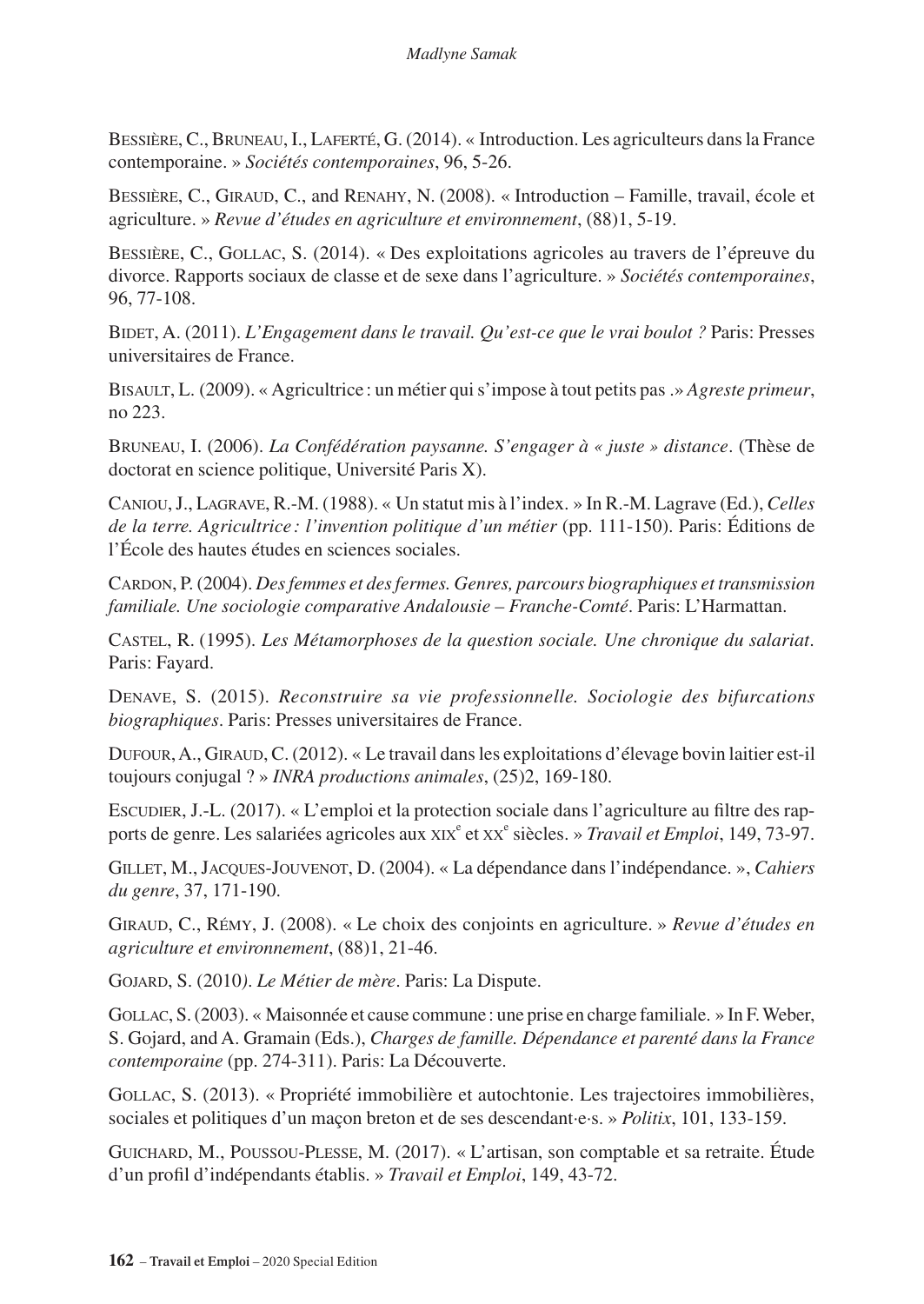Léger, D., Hervieu-Léger, B. (1979). *Le Retour à la nature. « Au fond de la forêt… l'État* ». Paris: Seuil.

Hirschman, A. ([1970], 1995). *Défection et prise de parole. Théorie et applications*. Paris: Fayard.

Lagrave, R.-M. (Ed.) (1988). *Celles de la terre. Agricultrice: l'invention politique d'un métier*. Paris: Éditions de l'École des hautes études en sciences sociales.

Laisney, C., Lerbourg, J. (2012). « Les femmes dans le monde agricole. » *Analyse*, no 38, Montreuil: Centre d'études et de prospective.

LANDOUR, J. (2012). « Quitter l'entreprise pour renouer avec le travail ? Les parcours de désengagement de cadres d'un institut d'études. » *Sociologie du travail*, (54)4, 511-532.

LANDOUR, J. (2017). « Les Mompreneurs. Entre entreprise économique, identitaire et parentale. » *Travail et Emploi*, 150, 79-100.

Pagis, J. (2015). *Mai 68, un pavé dans leur histoire. Événements et socialisation politique*. Paris: Presses de Sciences Po.

Perez, C. (2014). « La déstabilisation des stables: restructuration financière et travail insoutenable. » *Travail et Emploi*, 138, 37-52.

Pruvost, G. (2013). « L'alternative écologique. Vivre et travailler autrement. » *Terrain*, 60, 36-55.

Rattin, S. (2006). « En agriculture, la parité n'est pas de mise. » *Agreste primeur*, no 175.

Retière, J.-N. (2003). « Autour de l'autochtonie. Réflexions sur la notion de capital social populaire. » *Politix*, 63, 121-143.

Samak, M. (2014). *Un engagement par le travail ? Enquête sur les maraîchers biologiques des Alpes-Maritimes*. (Thèse de doctorat en sociologie, École des hautes études en sciences sociales).

Samak, M. (2016). « La politisation variable des alternatives agricoles. » *Savoir/Agir*, 38, 29-35.

Samak, M. (2016). « Pratiques d'emploi et figures du patron en agriculture biologique. Contribution à une sociologie du travail indépendant. » *Sociologie du travail*, (58)4, 412-434.

Weber, F. (2000). « Transactions marchandes, échanges rituels, relations personnelles. Une ethnographie économique après le Grand Partage. » *Genèses*, 41, 85-107.

Weber, F. (2008). *Le Travail au noir, une fraude parfois vitale ? Une conférence-débat de l'association Emmaüs, 30 janvier 2008*. Paris: Éditions Rue d'Ulm/Presses de l'École normale supérieure.

Weber, F. ([1989], 2009). *Le Travail à-côté. Une ethnographie des perceptions*. Paris: Éditions de l'École des hautes études en sciences sociales.

Zarca, B. (1993). « Indépendance professionnelle, relations entre les sexes et mobilisations collectives. » *Sociétés contemporaines*, 16, 77-109.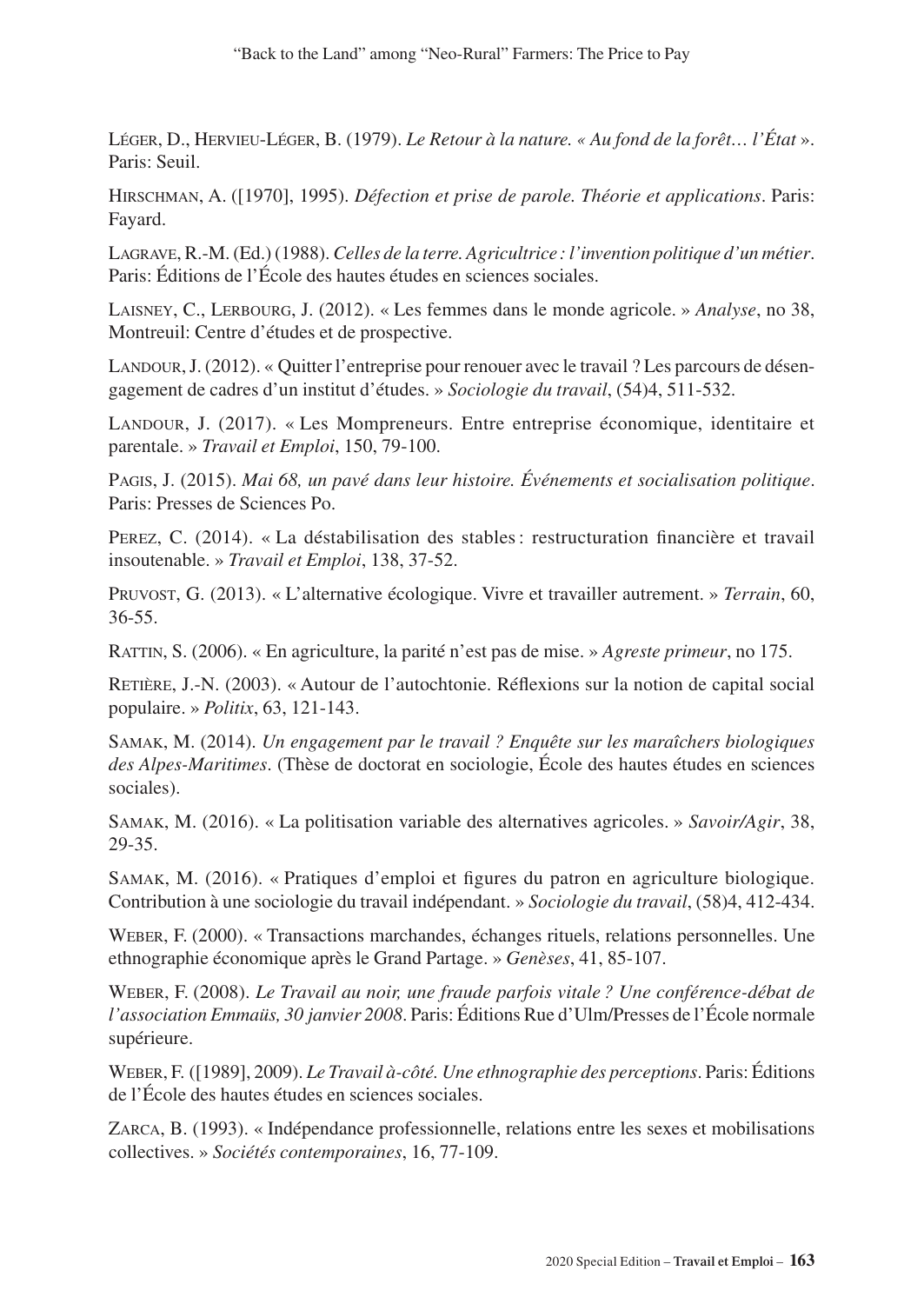# **Appendix – List of the Farming Families Interviewed**

| "Neo-rural" farmers (men and women)                                                                                                                                                                                                                                   |
|-----------------------------------------------------------------------------------------------------------------------------------------------------------------------------------------------------------------------------------------------------------------------|
| <b>CASTAIN</b><br>$\clubsuit$ Farm: 1,8 ha market gardening<br>Q Castain Laure: manager, age 46 <sup>*</sup> , father executive in the private sector, mother homemaker<br>∞ Marital status: single, divorced                                                         |
| <b>FAURE</b><br>$\clubsuit$ Farm: 1 ha market gardening<br>Q Faure Julia: manager, age 31, father executive in the private sector, mother homemaker<br>$\sigma$ Faure Laurent: undeclared, age 32, father executive in the private sector, mother executive secretary |
| <b>FEVRE</b><br>♣ Farm: 1 ha market gardening<br>o Fèvre Jean-Paul: manager, age 55, parents railway workers<br>Q Fèvre Suzanne: undeclared, age 52, parents shopkeepers                                                                                              |
| <b>MÉRIEUX</b><br>$\clubsuit$ Farm: 1.4 ha market gardening<br>$\sigma$ Mérieux Michel: manager, age 62, father railway technician, mother schoolmistress<br>$\infty$ Marital status: married, partner works outside the farm                                         |
| <b>MONGIN-ROSTAN</b><br>♣ Farm: 1 ha market gardening<br>& Rostan Gautier: manager, age 38, parents tax officers<br>9 Mongin Chloé: part-time employee outside the farm (temporarily), age 33, parents teachers                                                       |
| <b>MULLER-RAGON</b><br>$\bullet$ Farm: 1.5 ha market gardening<br>& Muller Stéphane: manager, age 51, father minister, mother homemaker<br>Q Ragon Anne: collaborating spouse since 2008, undeclared from 1992 to 2008, age 46, parents farmers                       |
| <b>MARINI-SERRES</b><br>$\clubsuit$ Exploitation: 2.2 ha market gardening<br>& Marini Gérard: manager, age 60, father army officer, mother homemaker<br>Q Serres Brigitte: undeclared, age 62, parents merchants                                                      |
| <b>REVEL</b><br>$\clubsuit$ Exploitation: 0.5 ha market gardening<br>9 Revel Monique: manager, age 55, father industrial designer, mother homemaker<br>The Revel Jean-Pierre: retired, age 58, father mason, mother homemaker                                         |
| <b>TISSOT-MARTIN</b><br>$\clubsuit$ Exploitation: 1.2 ha market gardening<br>$\sigma$ Tissot Christophe: manager, age 36, father technician in industry, mother homemaker<br>9 Martin Carole: undeclared, age 30, parents' profession unknown                         |
| <b>VERDIER</b><br>$\clubsuit$ Exploitation: 1 ha market gardening<br>o' Verdier Florent: manager, age 40, father accountant, mother secretary<br>Q Verdier Samia: undeclared, age 38, father blue-collar, mother homemaker                                            |

\* It was agreed that interviewees' ages would be calculated with reference to the year 2010.